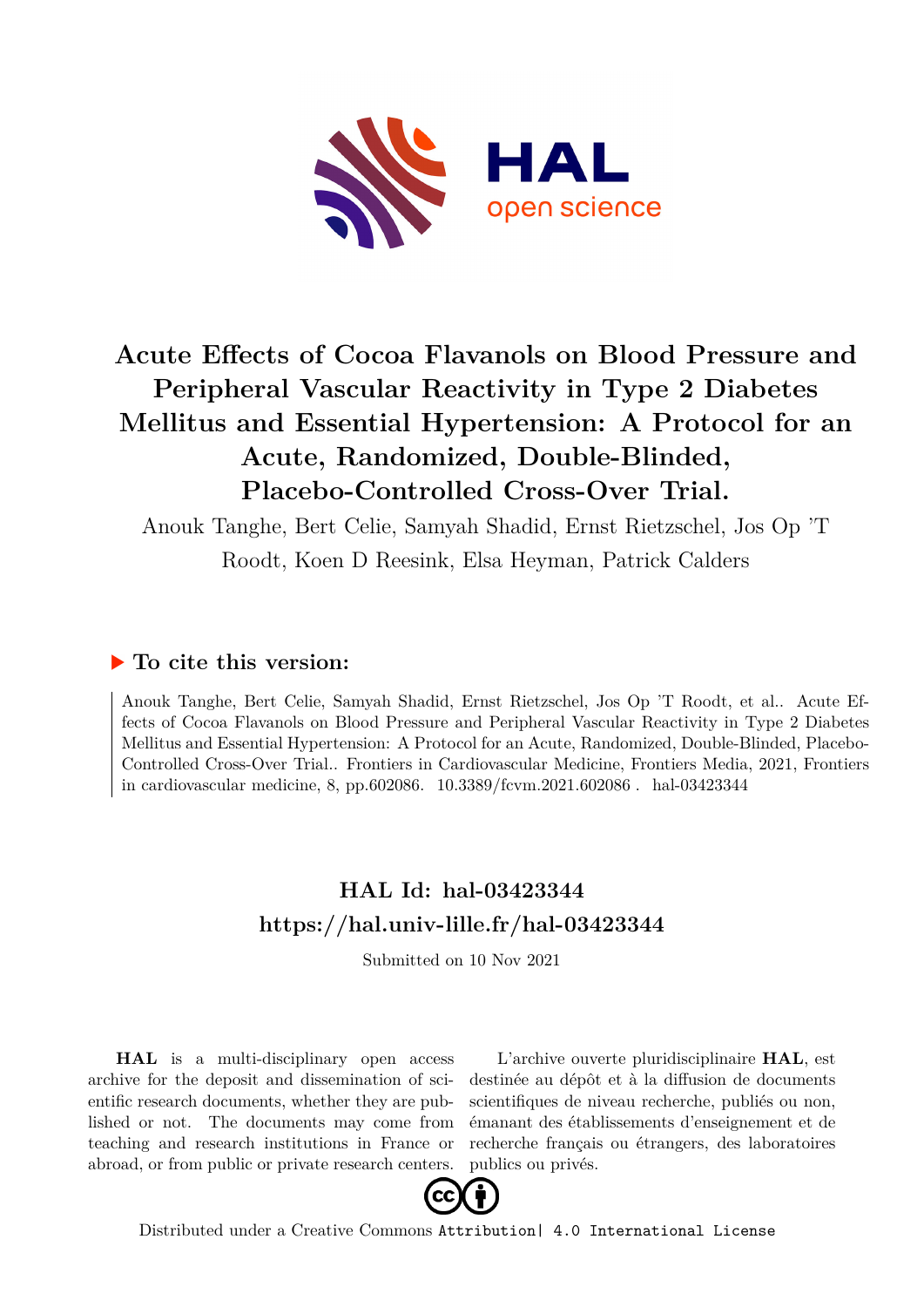



# Acute Effects of Cocoa Flavanols on Blood Pressure and Peripheral Vascular Reactivity in Type 2 Diabetes Mellitus and Essential Hypertension: A Protocol for an [Acute, Randomized, Double-Blinded,](https://www.frontiersin.org/articles/10.3389/fcvm.2021.602086/full) Placebo-Controlled Cross-Over Trial

## **OPEN ACCESS**

#### Edited by:

Isabella Sudano, University Hospital Zürich, Switzerland

#### Reviewed by:

Rosa Maria Bruno, University of Pisa, Italy Claudio Ferri, University of L'Aquila, Italy

# \*Correspondence:

Patrick Calders [patrick.calders@ugent.be](mailto:patrick.calders@ugent.be)

†These authors have contributed equally to this work

#### Specialty section:

This article was submitted to Hypertension, a section of the journal Frontiers in Cardiovascular Medicine

> Received: 02 December 2020 Accepted: 16 February 2021 Published: 15 March 2021

#### Citation:

Tanghe A, Celie B, Shadid S, Rietzschel E, Op 't Roodt J, Reesink KD, Heyman E and Calders P (2021) Acute Effects of Cocoa Flavanols on Blood Pressure and Peripheral Vascular Reactivity in Type 2 Diabetes Mellitus and Essential Hypertension: A Protocol for an Acute, Randomized, Double-Blinded, Placebo-Controlled Cross-Over Trial. Front. Cardiovasc. Med. 8:602086. doi: [10.3389/fcvm.2021.602086](https://doi.org/10.3389/fcvm.2021.602086) Anouk Tanghe $^{1,2}$ , Bert Celie $^{1,3}$ , Samyah Shadid $^{4}$ , Ernst Rietzschel $^{5,6}$ , Jos Op 't Roodt', Koen D. Reesink<sup>7</sup>, Elsa Heyman<sup>2†</sup> and Patrick Calders<sup>1\*†</sup>

<sup>1</sup> Department of Rehabilitation Sciences, Ghent University, Ghent, Belgium, <sup>2</sup> Univ. Lille, Univ. Artois, Univ. Littoral Côte d'Opale, ULR 7369 - URePSSS - Unité de Recherche Pluridisciplinaire Sport Santé Société, Lille, France, <sup>3</sup> Faculty of Health Sciences, Sport, Exercise Medicine and Lifestyle Institute (SEMLI), University of Pretoria, Pretoria, South Africa, <sup>4</sup> Department of Endocrinology, Ghent University Hospital, Ghent, Belgium, <sup>5</sup> Department of Cardiology, Ghent University Hospital, Ghent, Belgium, <sup>6</sup> Department of Internal Medicine, Ghent University, Ghent, Belgium, <sup>7</sup> School of Cardiovascular Diseases (CARIM), Maastricht University Medical Centre, Maastricht, Netherlands

**Introduction:** Patients with type 2 diabetes mellitus are at high risk to develop vascular complications resulting in high morbidity and mortality. Cocoa flavanols are promising nutraceuticals with possible beneficial vascular effects in humans. However, limited research is currently available on the vascular effects in a diabetic population with inconsistent results. Possible reasons for this inconsistency might be heterogeneity in the given intervention (dose per time and day, single dose vs. split-dose, placebo formula) and the studied population (blood pressure at baseline, duration of diabetes, use of vasoactive antihypertensive and antidiabetic drugs, sex). Therefore, we aimed to develop a randomized, double-blinded, placebo-controlled cross-over trial to investigate whether cocoa flavanols have an acute impact on blood pressure and vascular reactivity in patients with type 2 diabetes with and without arterial hypertension.

**Methods and Analysis:** We will include participants in four groups: (i) patients with type 2 diabetes without arterial hypertension, (ii) patients with type 2 diabetes with arterial hypertension and 1 antihypertensive drug, (iii) non-diabetic participants with essential hypertension and 1 antihypertensive drug, and (iv) healthy controls. All participants will complete the same protocol on both testing days, consuming high-flavanol cocoa extract (790 mg flavanols) or placebo. Macrovascular endothelial function (flow-mediated dilation) and blood pressure will be measured before and after capsule ingestion. Forearm muscle vasoreactivity (near-infrared spectroscopy)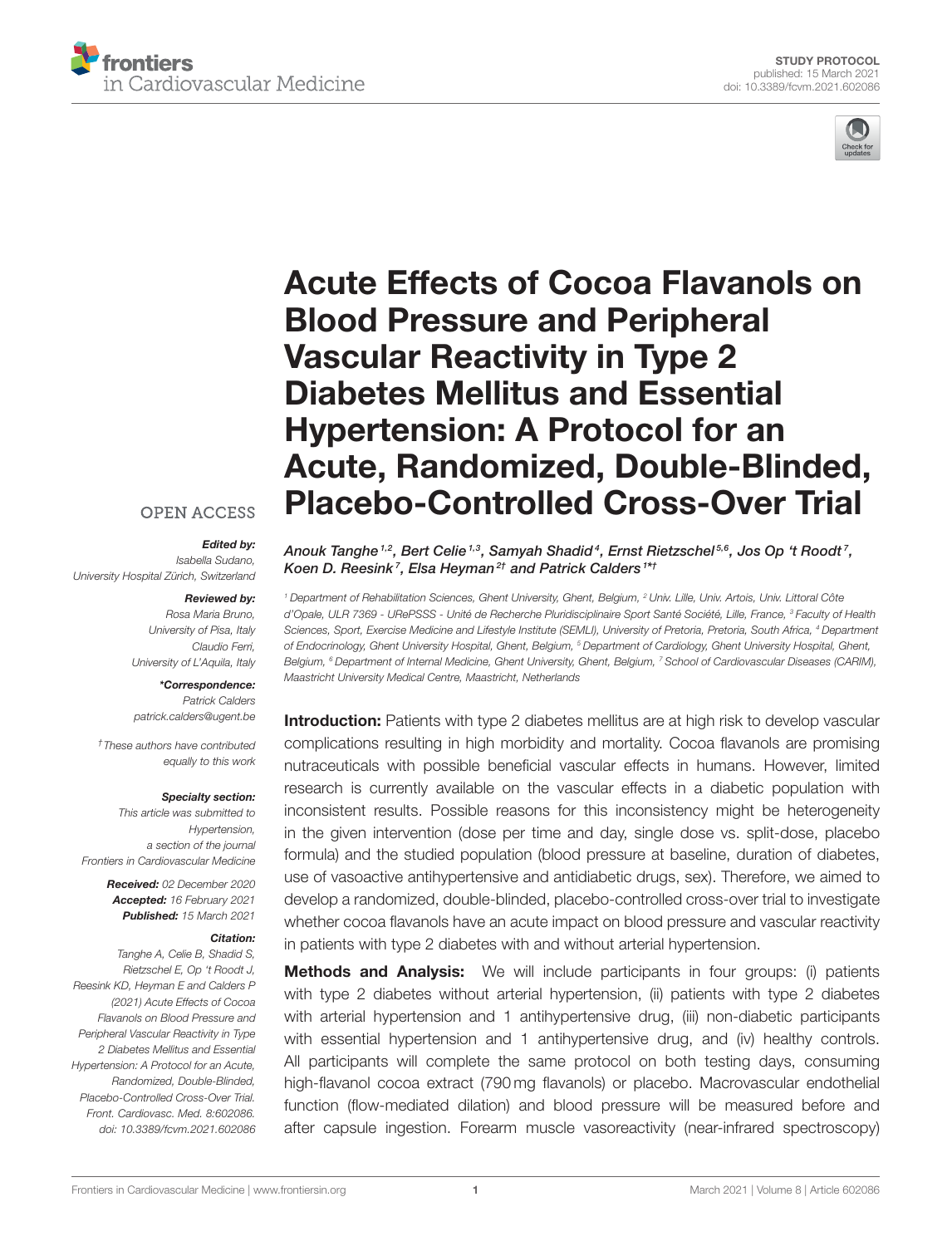and brachial artery blood flow (echo-doppler) will be assessed in response to a dynamic handgrip exercise test after capsule ingestion. Data will be analyzed with a random intercept model in mixed models.

Clinical Trial Registration: [www.Clinicaltrials.gov,](http://www.Clinicaltrials.gov) identifier: NCT03722199.

Keywords: type 2 diabetes, cocoa flavanols, vascular reactivity, blood pressure, muscular oxygenation, antihypertensive drugs

### INTRODUCTION

Nitric Oxide, produced by the endothelial cells, is of crucial importance for general vascular health. It triggers relaxation of the vascular smooth muscle cells through accumulation of intracellular cyclic guanosine monophosphate (cGMP) [\(1–](#page-9-0)[5\)](#page-9-1).

Type 2 diabetes (T2DM) is the most prevalent type [90% [\(6,](#page-9-2) [7\)](#page-9-3)] of diabetes mellitus, a highly prevalent disorder [estimated at 425 million people worldwide in 2017 and is expected to be 629 million in 2045 [\(8\)](#page-9-4)] and poses a challenge to global health. It is characterized by chronic hyperglycemia, which increases oxidative stress. Free radicals easily bind with and simultaneously deactivate nitric oxide to form peroxynitrite. Both high amounts of oxidative stress and nitric oxide depletion increase the risk for developing micro- (retinopathy, nephropathy, and neuropathy) and macrovascular (cardiovascular, cerebrovascular, and peripheral artery diseases) complications [\(9,](#page-9-5) [10\)](#page-9-6). These complications decrease quality of life and increase the global burden of T2DM in terms of health care costs, morbidity [hypertension is present in >60% of all patients with T2DM [\(11\)](#page-9-7)], and even mortality [\(12–](#page-9-8)[15\)](#page-9-9). The past years researchers have been investigating products to limit or delay the onset of diabetic vascular complications with special attention for nonpharmacological approaches to counter polypharmacy.

Flavanols are promising nutraceuticals from the flavonoid family, a class of polyphenols [\(16\)](#page-9-10), which can be found in several fruits, beans, teas, red wine, but predominantly in cocoa products [\(16,](#page-9-10) [17\)](#page-9-11). Especial interest goes to flavanols derived from the seeds of the cocoa bean (Theobroma cacao), cocoa flavanols (CF), as they have higher antioxidant activity and more phenolic compounds [\(18\)](#page-9-12). The increased attention for the effects of cocoa originates from research on the Kuna Indians. In contrast to migrated Kuna Indians to urban areas, Kuna Indians living on the San Blas Islands off the coast of Panama show low blood pressure (BP), even with increasing age, and have lower frequency of diabetes mellitus, cancer, and cardiovascular diseases [\(19\)](#page-9-13). Causal research for this cardiovascular protection focused on environmental factors including nutrition and revealed that island-dwelling Kuna drink daily more than five cups of cocoa with high concentrations of flavanols and procyanidins [\(19–](#page-9-13)[21\)](#page-9-14). Starting from evidence based on further research on the vascular effects of CF, the European Food Safety Authority (EFSA) stated that CF help to preserve endothelium-dependent vasodilation in healthy populations, if taken in quantities exceeding 200 mg CF daily. This equals 10 g high-flavanol dark chocolate or 2.5 g high-flavanol cocoa powder [\(22\)](#page-9-15).

The mechanisms of action of these CF are still debated. It is believed that they improve endothelial function [\(23\)](#page-9-16), decrease BP [\(24\)](#page-9-17), ameliorate insulin sensitivity [\(25](#page-9-18)[–27\)](#page-9-19), influence various inflammatory processes [\(28\)](#page-9-20), and prevent platelet aggregation [\(29,](#page-9-21) [30\)](#page-9-22) via antioxidant properties [\(31,](#page-9-23) [32\)](#page-9-24), increasing nitric oxide bioavailability [\(33,](#page-9-25) [34\)](#page-9-26), and inhibition of the angiotensinconverting-enzyme activity [\(35,](#page-9-27) [36\)](#page-9-28). These effects seem to be induced, at least in part, by epicatechin, a highly active monomeric form of CF [\(37,](#page-9-29) [38\)](#page-9-30).

It could be presumed that populations with T2DM could benefit from the intake of CF as it potentially reduces cardiovascular risk. CF would indeed improve both endothelial function and insulin sensitivity and so influence cardiovascular as well as metabolic disorders [\(39\)](#page-9-31). Nonetheless, limited research with a high degree of inconsistency due to large heterogeneity (dose per time or day, acute or chronic intake, single dose vs. split-dose, placebo formula, and characteristics of population e.g., sex, BP at baseline, and use of vasoactive drugs like insulin and antihypertensives) is reported.

As presented in **[Table 1](#page-3-0)**, at the moment, six studies investigated the effect of chronic CF intake (8 weeks−1 year) on vascular function [\(40–](#page-10-0)[45\)](#page-10-1) in patients with T2DM. Only two showed a statistically and clinically relevant decrease in BP [\(40,](#page-10-0) [45\)](#page-10-1) and only two indicated a statistically improvement of endothelial function [\(41,](#page-10-2) [42\)](#page-10-3) (**[Table 1](#page-3-0)**). The heterogeneity of results about mid- to long-term effects of CF in patients with diabetes had been recently approached through a systematic review and meta-analysis [\(48\)](#page-10-4). This paper indeed shows low quality of evidence of slight improvements in BP after mid/longterm CF ingestion. However, risk of bias, imprecision of the publications, and inconsistency and heterogeneity among the reports are reported and could be cause for the lack of a definite conclusion. This meta-analysis ultimately highlights the need for further research with a robust methodology taking into account possible confounding factors like hypertension at baseline and intake of BP lowering medication. Antihypertensive drugs, which were never considered in these papers on chronic effects of CF in patients with T2DM, have indeed a great impact on vasoreactivity [\(49\)](#page-10-5) and may hence interfere with the effects of CF.

The first step for profoundly testing these possible confounding factors would lie in the design of acute protocols applied to several well-characterized (particularly hypertension and its medications) groups of patients with T2DM. Up to

**Abbreviations:** ACEi, angiotensin converting enzyme inhibitor; ARB, angiotensin receptor blocker; BB, beta-blockers; BP, blood pressure (SBP, systolic blood pressure; DBP, diastolic blood pressure); CF, cocoa-derived flavanols; dHGE, dynamic handgrip exercise; FMD, flow-mediated dilation; NIRS, Near-infrared spectroscopy; T2DM, type 2 diabetes mellitus.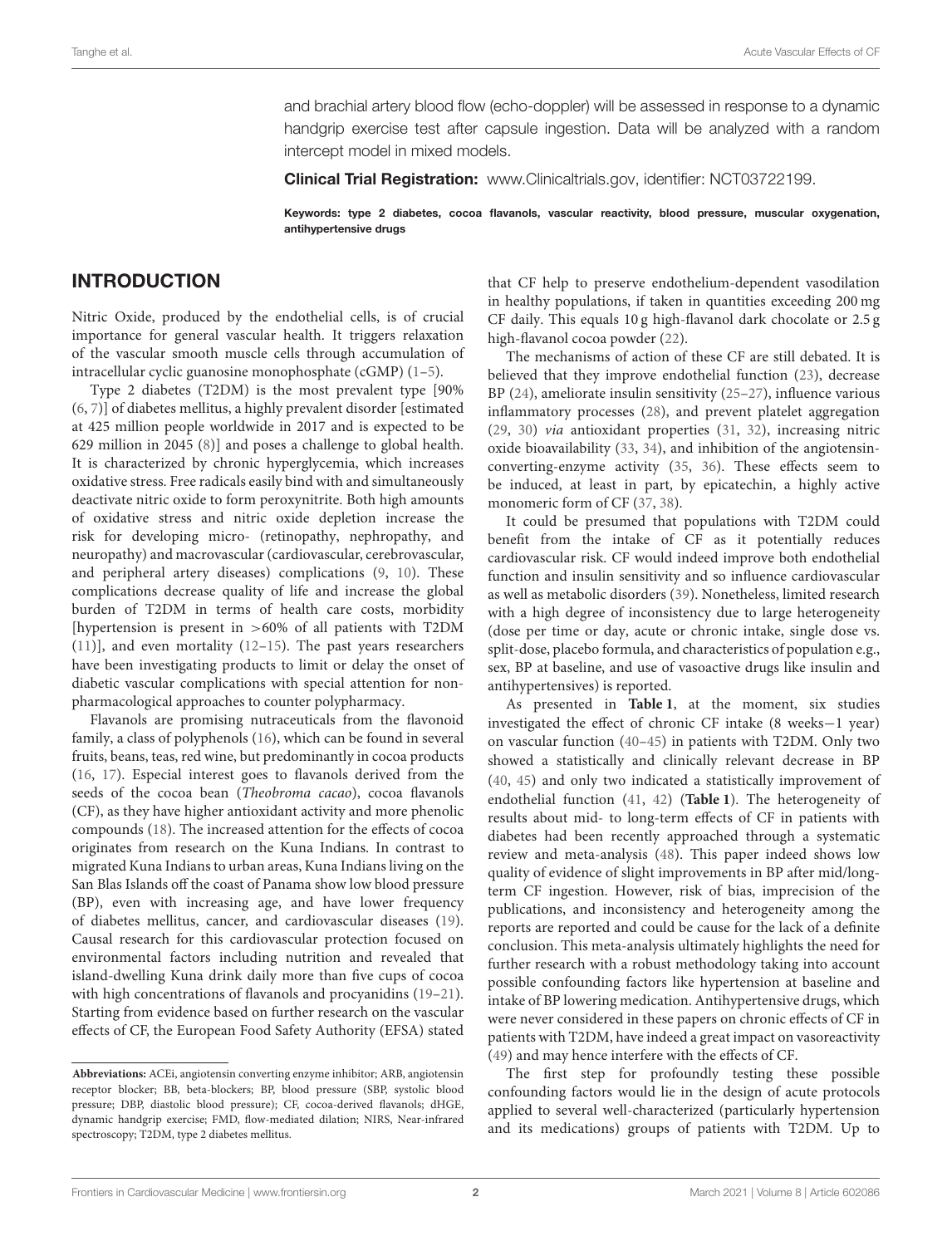<span id="page-3-0"></span>

| References            | <b>Population (sex</b><br>intervention<br>group)/(sex control<br>group) | <b>Medication</b>                                                                                                    | Intervention                                       |                                                                                                     | Control                                                                              |                                                                                                                                                            | Frequency and<br>duration                           | Vascular assessment                                                                                                  |
|-----------------------|-------------------------------------------------------------------------|----------------------------------------------------------------------------------------------------------------------|----------------------------------------------------|-----------------------------------------------------------------------------------------------------|--------------------------------------------------------------------------------------|------------------------------------------------------------------------------------------------------------------------------------------------------------|-----------------------------------------------------|----------------------------------------------------------------------------------------------------------------------|
|                       |                                                                         |                                                                                                                      | Form                                               | Flavanol<br>content/d                                                                               | Form                                                                                 | Flavanol content/d                                                                                                                                         |                                                     |                                                                                                                      |
| <b>Chronic trials</b> |                                                                         |                                                                                                                      |                                                    |                                                                                                     |                                                                                      |                                                                                                                                                            |                                                     |                                                                                                                      |
| Ayoobi et al. (40)    | T2DM (14F + 7M)/<br>$(13F + 10M)$                                       | Oral anti-DM drugs only, 30 g 84% dark<br>no information on<br>anti-HT drugs                                         | chocolate                                          | No information                                                                                      | No intervention                                                                      | No intervention                                                                                                                                            | $1x/d$ , $8w$                                       | SBP $\downarrow$ , DBP $\downarrow$ , NO =,<br>angiotensin $II =$                                                    |
| Balzer et al. (41)    | $T2DM (13F + 8M)/$<br>$(16F + 4M)$                                      | Insulin allowed, anti-HT<br>drugs allowed                                                                            | Cocoa powder $+$<br>250 mL water                   | 57.8 mg EC                                                                                          | water                                                                                | $3 \times 321$ mg FL, $3 \times$ Cocoa powder + 250 mL $3 \times 25$ mg FL, $3 \times 4.5$ mg $3x/d$ , 30 d<br>EC, matched for<br>theobromine and caffeine |                                                     | FMD $\downarrow$ , MAP =, HR =                                                                                       |
| Curtis et al. (42)    | T <sub>2</sub> DM.<br>postmenopausal<br>(47F)/(46F)                     | Insulin allowed, anti-HT $2 \times 13.5$ g flavonoid 850 mg flavan-3-ols, $2 \times 13.5$ g placebo<br>drugs allowed | enriched chocolate 90 mg EC                        |                                                                                                     | chocolate                                                                            | Matched for macronutrient<br>content                                                                                                                       | $2x/d$ (lunch + evening), SBP =, DBP =, MAP<br>52 w | $=$ , PP $=$ (PP variability<br>$\downarrow$ ), CCA-IMT =, PWV<br>$\downarrow$ , Al =, ACE =, NO =,<br>$ET-1 =$      |
| Dicks et al. (43)     | $T2DM + HT(10F +$<br>$7M)/(7F + 11M)$                                   | Oral anti-DM drugs only, $5 \times 0.5$ g cocoa<br>anti-HT drugs allowed                                             | powder capsules                                    | 207.5 mg flavanols, $5 \times 0.5$ g pure<br>40.4 mg EC,<br>13.6 mg C                               | microcrystalline cellulose                                                           | No flavanols                                                                                                                                               | 3 in morning, 2 in<br>evening, 12 w                 | $SBP =$ , $DBP =$                                                                                                    |
| Mellor et al. (44)    | T2DM (5F $+$<br>7M)/(cross-over)                                        | Oral anti-DM drugs only, $3 \times 15$ g high<br>anti-HT drugs allowed                                               | polyphenol<br>chocolate, 85%<br>cocoa solids       | 16.6 mg EC                                                                                          | $3 \times 15$ g low polyphenol<br>chocolate, no non-fat<br>cocoa solids              | <2 mg EC, matched for<br>macronutrient content                                                                                                             | $3x/d$ , $8w$                                       | $SBP =$ , $DBP =$                                                                                                    |
|                       | Rostami et al. (45) T2DM + HT (20F +<br>$12M)/(16F + 12M)$              | Oral anti-DM drugs only, 25 g dark chocolate, 450 mg flavonoids<br>anti-HT drugs allowed                             | 83% cocoa solids                                   |                                                                                                     | White chocolate                                                                      | No flavonoids                                                                                                                                              | $1x/d$ , $8w$                                       | SBP ↓, DBP ↓                                                                                                         |
| <b>Acute trials</b>   |                                                                         |                                                                                                                      |                                                    |                                                                                                     |                                                                                      |                                                                                                                                                            |                                                     |                                                                                                                      |
| Balzer et al. (41)    | T2DM ( $2F +$<br>8M)/(cross-over)                                       | Insulin allowed, anti-HT<br>drugs allowed                                                                            | Cocoa powder +<br>250 mL water                     | High: 963 mg FL,<br>203 mg EC, 50.8 mg water<br>C<br>Medium: 371 mg FL,<br>78.9 mg EC,<br>19.7 mg C | Cocoa powder $+250$ mL                                                               | 75 mg FL, 16.8 mg EC,<br>4.2 mg C, matched for<br>theobromine and caffeine                                                                                 | 1x/d, 1, 2, 3, 4, 6h<br>post-intake                 | $FMD \downarrow$                                                                                                     |
| Basu et al. (46)      | 4M)/(cross-over)                                                        | T2DM + obese, $(14F + 0$ ral anti-DM drugs only, Cocoa powder +<br>anti-HT drugs allowed                             | warm water, intake<br>with a high-fat<br>breakfast | 480 mg FL, 40 mg<br>EC, 18 mg C                                                                     | Flavanol-free placebo<br>powder + warm water,<br>intake with a high-fat<br>breakfast | <0.1 mg FL, not matched<br>for theobromine or caffeine 6h post-intake                                                                                      | 1x/d, 30 min, 1, 2, 4,                              | $SBP =$ , $DBP =$ , large<br>artery elasticity ↓, small<br>artery elasticity $=$                                     |
| Mellor et al. (47)    | <b>T2DM (1</b><br>postmenopausal F +<br>9M)/(cross-over)                | Oral anti-DM drugs only, 13.5 g high<br>no information on<br>anti-HT drugs                                           | polyphenol<br>chocolate + 200 mL<br>water          | 3.5% polyphenols                                                                                    | 13.5 g low polyphenol<br>chocolate                                                   | 0.9% polyphenols, identical 1x/d, 3h post-intake<br>formulation as intervention<br>chocolate                                                               |                                                     | Reactive hyperemia<br>peripheral arterial<br>tonometry $\downarrow$ ,<br>endothelial serum<br>adhesion molecules $=$ |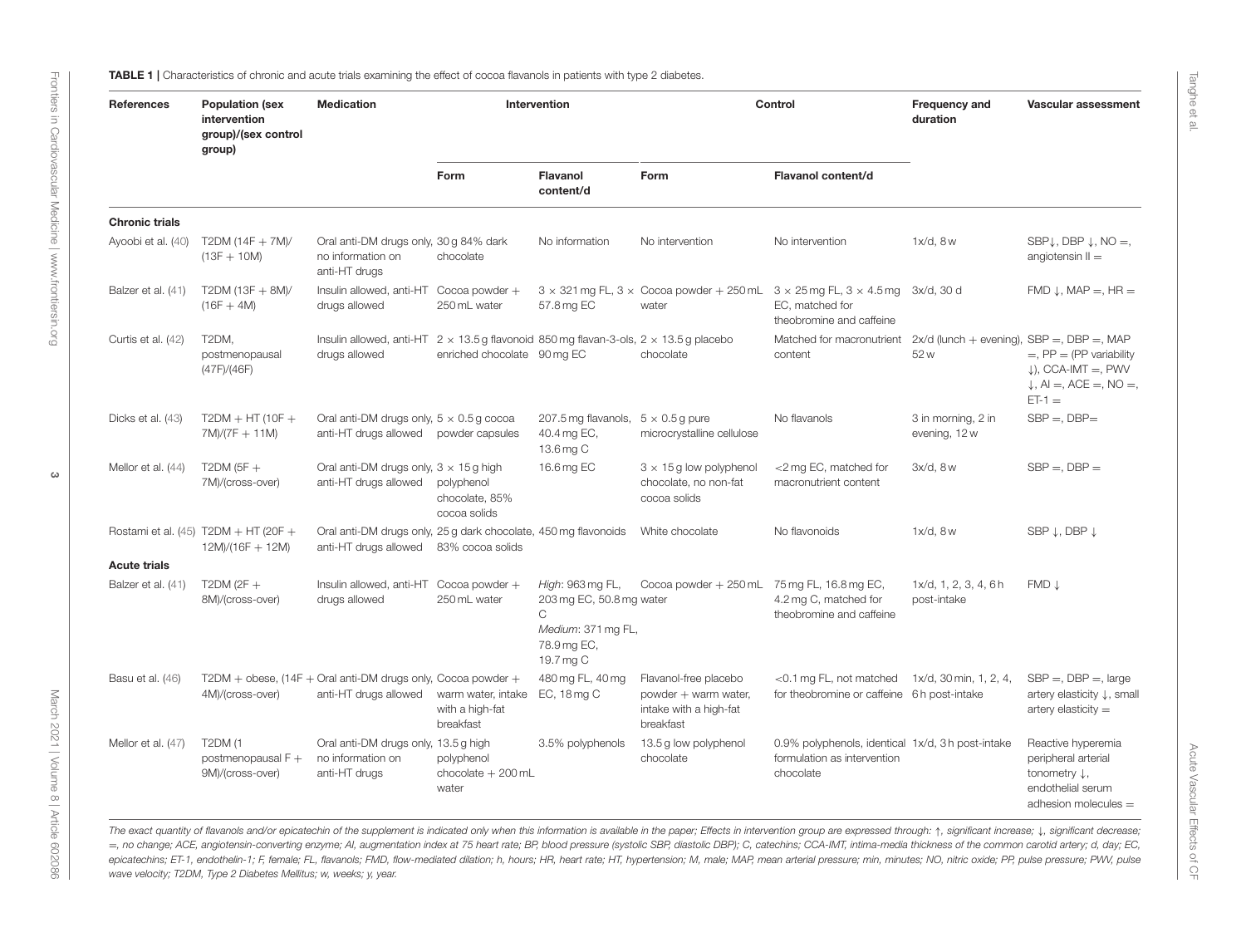now, three studies evaluated the vascular effects of acute CF supplementation in patients with T2DM [\(41,](#page-10-2) [46,](#page-10-14) [47\)](#page-10-15). Two detected a significant improvement of endothelial function [\(41,](#page-10-2) [47\)](#page-10-15) and one indicated a decrease in large artery elasticity [\(46\)](#page-10-14) (**[Table 1](#page-3-0)**). However, the same way as in the chronic studies, the three acute studies either gave no information about antihypertensive drugs or allowed the use of antihypertensive treatment (different types are reported) without considering this treatment as a possible confounding factor in the analyses (**[Table 1](#page-3-0)**). To our knowledge, only four studies investigated the effect of CF when combined with antihypertensive drugs (different types are reported) in non-diabetic hypertensive adults [\(50,](#page-10-16) [51\)](#page-10-17), in non-diabetic heart transplant recipients [\(52\)](#page-10-18), and in non-diabetic adults with congestive heart failure [\(53\)](#page-10-19). These showed a supplementary effect of cocoa intake on BP [\(50,](#page-10-16) [51\)](#page-10-17) and/or endothelial function [\(50,](#page-10-16) [52,](#page-10-18) [53\)](#page-10-19).

In addition, together with the heart, the micro- and macrocirculation determine the hemodynamics of the circulating system [\(54\)](#page-10-20). It is important to study both systems simultaneously, but apart from one report [\(46\)](#page-10-14) none of these studies in patients with T2DM investigated the effect of CF simultaneously in both of these vascular beds (i.e., micro and macrovascular beds) (**[Table 1](#page-3-0)**).

In this study, we will take into account these results, assumptions, and points of heterogeneity as will be explained in this paper. In addition, this study will investigate the impact of CF on both micro- and macrovascular functions. As CF would increase nitric oxide, we hypothesize more effect on macrovessels as microvessels are also dependent on other vasodilators like prostaglandins. However, as little is known so far, our research will provide novel insights on this matter. Moreover, acute protocols will help to be sure of the efficacy of the dose chosen, to know which of the vascular (either micro or macrovascular) beds would be more impacted, and to identify whether some patients would be non-responders because of their medications. Hence, since our study has a robust methodology, it may act as a sort of "pilot" for the setup of long-term trials.

This acute, randomized, double-blinded, placebo-controlled cross-over study aims to investigate whether a single intake of a high dose of CF (790 mg flavanols) induces an improvement in endothelial function (primary outcome), a reduction in BP, and an enhancement in muscle vasoreactivity and oxygenation in patients with T2DM compared to healthy controls.

Because hypertension is a common comorbidity in patients with T2DM and as little is known so far concerning possible interferences between antihypertensive drugs and CF actions especially in patients with diabetes mellitus, this study will additionally investigate possible influence of beta-blockers (BB), angiotensin converting enzyme inhibitor (ACEi), or angiotensin receptor blocker (ARB) in diabetic persons with arterial hypertension and non-diabetic persons with essential hypertension treated with these drugs.

# METHODS AND ANALYSIS

# Study Setting and Organization

The trial is a single center study and will be executed at the Ghent University Hospital (Belgium). All participants will complete the same protocol on both test days, however consuming a different type of capsules in a randomized order: high-flavanol cocoa extract or placebo. The flavanols used in this trial were extracted from the cocoa bean. A wash-out period of minimal 3 days and maximal 2 weeks is provided. The first measurement was conducted on October 5th, 2018 and since the COVID-19 pandemic forced to cancel all measurements for about 6 months, the end date of the study was postponed and is estimated in June 2021.

# **Participants**

#### Eligibility Criteria

All subjects are divided in four groups: (i) patients with T2DM with arterial hypertension (with BB,  $n = 5/ACEi$ ,  $n = 5/ARB$ ,  $n = 5$ ) ( $n = 15$ ), (ii) patients with T2DM without arterial hypertension ( $n = 10$ ), (iii) non-diabetic patients with essential arterial hypertension (BB,  $n = 10/ACE$ i,  $n = 10/ARB$ ,  $n = 10$ ) (n  $=$  30), and (iv) healthy participants (control group;  $n = 20$ ).

Inclusion and exclusion criteria are summarized in **[Table 2](#page-5-0)**.

#### Recruitment and Screening

Subjects are recruited by endocrinologists and other medical specialists, general practitioners, dieticians and investigator's acquaintances. Flyers are distributed in the Ghent University Hospital and by pharmacists and physiotherapists. In addition, the essential information for possible participants of our study is disseminated on media and social media.

### Patient and Public Involvement

No patient or patient advisor was/is involved with study design, recruitment or conduct.

#### Intervention Study Protocol

#### As depicted in **[Figure 1](#page-6-0)**, patients will arrive at the lab (Ghent University Hospital) at 8 o'clock after an overnight fast of minimal 8 h. Blood samples will be collected and participants will be evaluated for body composition [weight, height, skinfolds, and fat% (bio-electrical impedance analyzer)] and BP, followed by a standardized breakfast with negligible flavonoid and nitrate/nitrite amounts, in accordance to guidelines of a dietician (**[Table 3](#page-6-1)**), and consumed within 15 min. Participants have to choose 1 formula of breakfast which will be consumed at both visits. After 15 min rest period, a baseline Flow-Mediated Dilation (FMD) measurement will be performed, followed by the ingestion of CF-enriched capsules (2.5 g of cocoa extract which contains 790 mg flavanols of which 150 mg epicatechin, Naturex $^{\circ}$ , France) or placebo (maltodextrin and an equivalent dose of theobromine and caffeine compared to the CF-enriched capsules) (**[Table 4](#page-6-2)**). The dose of CF given in this study is based on the research of Balzer et al. [\(41\)](#page-10-2) who investigated the effect of different doses of CF (high dose  $= 963 \text{ mg CF}$  of which 203 mg epicatechin, medium dose = 371 mg CF of which 78.9 mg epicatechin, and low dose (control)  $= 75$  mg CF of which 16.8 mg epicatechin), closely matched for theobromine and caffeine, on FMD in 10 patients with T2DM. The equilibration of theobromine and caffeine, both vasoactive compounds of cocoa [\(38,](#page-9-30) [56,](#page-10-21) [57\)](#page-10-22), in the different interventions is a very important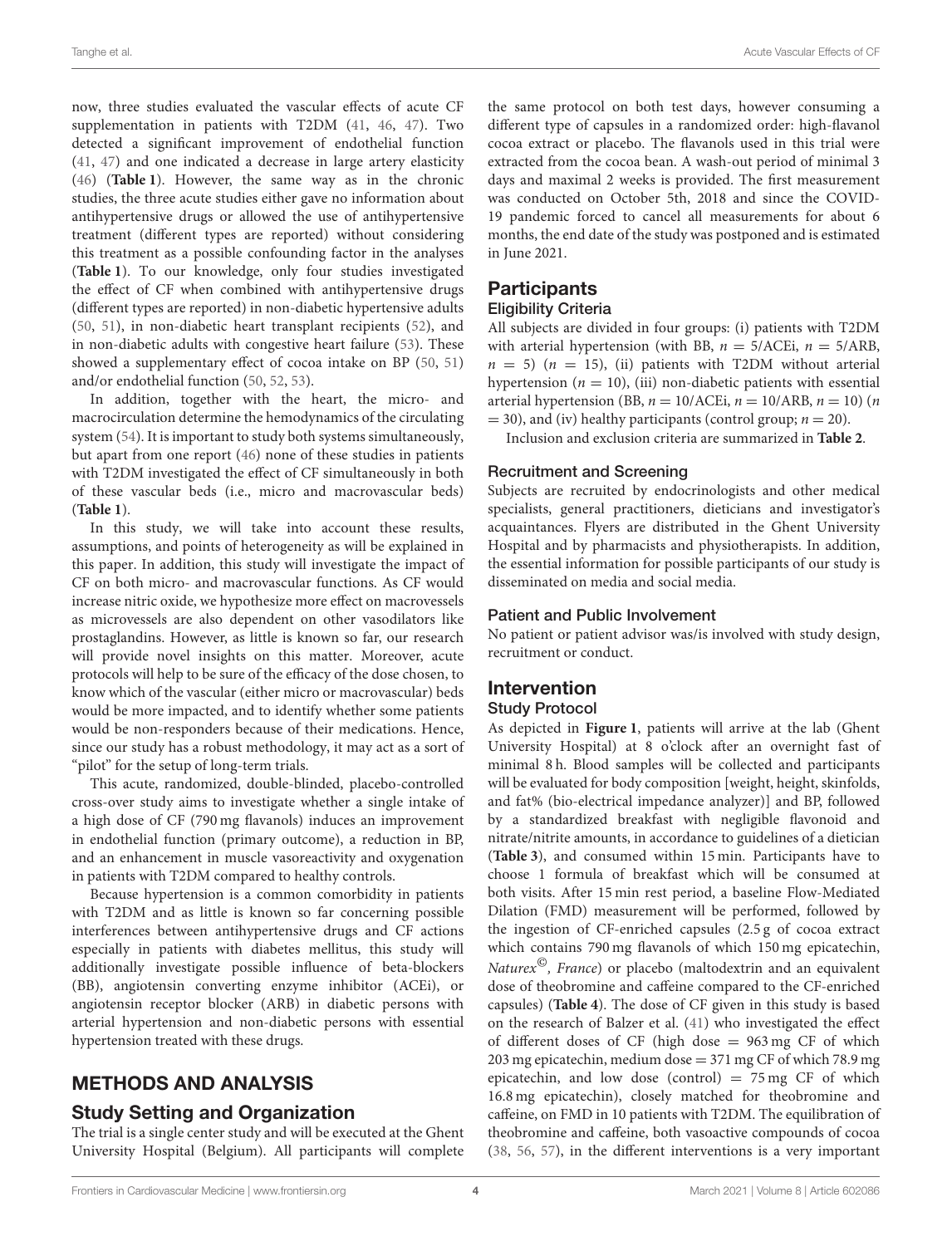#### <span id="page-5-0"></span>TABLE 2 | In- and exclusion criteria for participants in this study.

#### Inclusion criteria

Male and female; age: 18–85 years; BMI: 20–40 kg/m²

(i) Patients with T2DM without arterial hypertension: at least 5 years T2DM [HbA1c ≥6.5%, glucose (fasting) ≥126 mg/dl, glucose (not fasting): ≥200 mg/dl, defined by the American Diabetes Association (ADA) [\(55\)](#page-10-23)]

(ii) Patients with T2DM with arterial hypertension: at least 5 years T2DM [HbA1c ≥6.5%, glucose (fasting) ≥126 mg/dl, glucose (not fasting): ≥200 mg/dl, defined by the American Diabetes Association (ADA) [\(55\)](#page-10-23)] AND at least 1 year arterial hypertension taking BB, ACEi or ARB (optionally combined with diuretics)

(iii) Patients with essential arterial hypertension: at least 1 year arterial hypertension taking BB, ACEi or ARB (optionally combined with diuretics), matched by age, sex, and BMI with subjects with T2DM

(iv) Healthy controls: taking no medication except for contraceptive drugs, matched by age, sex, and BMI with subjects with T2DM

#### Exclusion criteria

Smoking habits: current smoking; smoking history of more than 30 years or pack years are higher than years of smoking cessation

Alcohol consumption: more than 10 units per week

Additional systemic disorders: chronic inflammatory disease, active cancer

Microvascular complications: retinopathy, nephropathy, peripheral sensory(motor), or autonomic neuropathy

Macrovascular complications: cardiovascular and respiratory diseases: heart failure NYHA class 3 and 4, uncontrolled arrhythmias or angora, documented peripheral arterial disease or experienced heart attack, active or chronic recurrent vasculitis, severe to very severe chronic pulmonary diseases (GOLD stage III and IV)

Neurological diseases: cerebrovascular accident, transient ischemic attack, reversible ischemic neurological deficit or stenosis >50% by doppler

Other: important (and relevant) musculoskeletal disorders; factors that impede the execution of the dynamic handgrip exercise test; pregnancy; known cognitive impairment (such as dementia, intellectual disability), language barriers

Medication: medication directly influencing endothelial function except for insulin or antihypertensive drugs; nitric oxide-containing medication; phosphodiesterase type 5-inhibitors

T2DM, type 2 diabetes mellitus; BMI, body mass index; BB, beta blocker; ACEi, angiotensin converting enzyme inhibitor; ARB, angiotensin receptor blocker.

quality of this study and will ensure to test isolated vascular effects of CF.

The investigator will ensure all capsules are taken in properly. After ingestion, the participants will remain seated for 70 min. Thereafter, blood samples will be collected and a second BP and FMD assessment followed by a dynamic handgrip exercise (dHGE) test with simultaneous near-infraredspectroscopy (NIRS) monitoring and blood flow measurements will be executed. Venous blood samples will be drawn before and after the dHGE test.

All measurements post intake will be performed within 2 h as highest circulating concentrations of flavanols are found between 90 and 120 min after consumption [\(58,](#page-10-24) [59\)](#page-10-25).

Participants will fill in questionnaires (once) to evaluate factors which may impact vascular reactivity [i.e., daily physical activity [International Physical Activity Questionnaire—long version [\(60\)](#page-10-26)], flavanols-intake [a self-designed questionnaire about the frequency of flavanol-enriched food intake [\(16,](#page-9-10) [17,](#page-9-11) [61\)](#page-10-27)], sleep behavior (Epworth Sleepiness Scale, STOP-BANG), and autonomic function (Autonomic Symptom Profile-COMPASS). We will also assess quality of life and general health status (36- Item Short Form Health Survey, World Health Organization Quality of Life questionnaire-BREF, and only for patients with T2DM Diabetes Quality Of Life questionnaire). In addition to the questionnaires, each participant's physical activity levels [\(62\)](#page-10-28) and glycemic excursions and variability [\(63\)](#page-10-29) will be objectively measured during 1 usual week using accelerometry and a Continuous Glucose Monitoring System, respectively.

#### Guidelines for Participants

Subjects will be asked not to participate in other trials from 3 weeks before start of this study to 1 week after the second study day. Supplement or vitamin consumption that could interfere with the mechanisms of action of flavanols have to be suspended for at least 4 weeks prior start of the study. In addition, to minimize flavanol intake before each study day, participants will be asked to follow guidelines [\(16,](#page-9-10) [17,](#page-9-11) [61\)](#page-10-27):

- ➣ 3 days before each study day, participants will be asked to drink maximal two cups of tea per day, to avoid red wine or cider, to refrain from eating chocolate (in any form), beans, and rhubarb and to consume maximal two small portions of fruits (piece, juice, or jam) or one portion in combination with 10 g nuts.
- ➣ Twenty-four hours before each study day, participants will be asked to refrain from vigorous physical activity (apart from daily movements as climbing stairs, biking to the train station, walking to the car etc.), alcohol or caffeine containing drinks (e.g., coffee, cola, and tea). They have to consume the same meal the evening before both study days.
- $\geq$  Eight hours before the actual start of the study, participants will be asked to fasten (no food or drink intake, apart a small amount of water) and, importantly, to take in their medication as usual (identical dose as prescribed by their physician). Antihypertensive medication need to be taken in exactly 2 h before actual start of the study. Antidiabetics must be taken in at home or at the lab during breakfast depending on type of the drug. Metformin, SGLT-2 inhibitors, and GLP-1 analoga may be taken in at home or at the lab and all sulfonylurea drugs must be taken in at the lab during breakfast. For insulin, the long-acting insulin must be taken in at home and the short-acting insulin must be taken in at the lab during breakfast.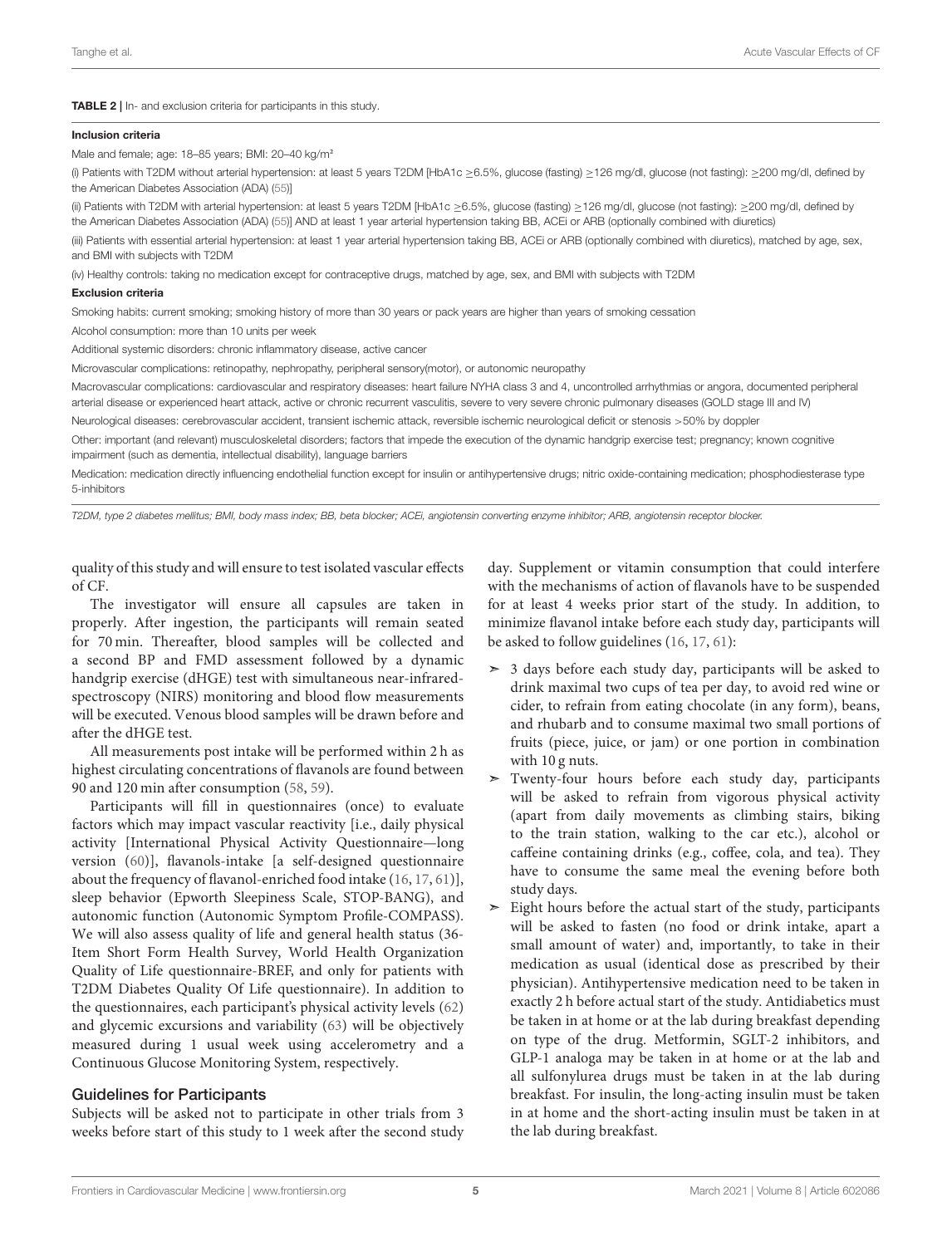

## <span id="page-6-0"></span>Blinding and Randomization

In this cross-over study, every participant will receive CFenriched and placebo capsules. Randomization of capsules will be done by sealed envelopes and type of capsules will be indicated by number 1 or number 2. Each participant may choose 1 envelope at the first study day. Both types of capsules have an identical look and taste. Hence, participants will be blinded to their group allocation. Furthermore, since type of capsules will be identified by numbers, outcome assessors and personnel involved in data collection and data analysis will be blinded to participants' group allocation throughout the entire trial.

## Data Management

All researchers, outcome assessors, data collector, data manager, data entry personnel, and statistician will receive special training regarding the standard procedure and data management. During the recruitment period, our data collector will record the baseline characteristics of participants in case report forms and all data will be checked by the data manager.

<span id="page-6-1"></span>

| formulas | <b>Breakfast Composition</b>                                                                             | Ingredients                                                                                                                                                 |
|----------|----------------------------------------------------------------------------------------------------------|-------------------------------------------------------------------------------------------------------------------------------------------------------------|
|          | Formula 1 Energy: 418 Kcal<br>Proteins: 21.7 g (21%)<br>Carbohydrates: 61.4 g (59%)<br>Fat: 8.8 g (20%)  | 60 g cereals (Special K, Kellogg's)<br>200 g semi-skimmed milk<br>125 g semi-skimmed cottage<br>cheese                                                      |
|          | Formula 2 Energy: 386 Kcal<br>Proteins: 19.3 g (21%)<br>Carbohydrates: 49.5 g (53%)<br>Fat: 10.8 g (26%) | 90 g light brown bread<br>15 g butter (Halvarine, Blue Band)<br>17 g cream cheese (La vache qui rit)<br>15 g jam (reduced sugars)<br>125 g low-fat yogurt   |
|          | Formula 3 Energy: 499 Kcal<br>Proteins: 23.3 g (19%)<br>Carbohydrates: 53.9 g (44%)<br>Fat: 20.0 g (37%) | 90 g light brown bread<br>200 g semi-skimmed milk<br>15 g butter (Halvarine, Blue Band)<br>15 g jam (reduced sugars)<br>30 g cheese (Gouda, Hollandic)      |
|          | Formula 4 Energy: 501 Kcal<br>Proteins: 22.4 g (18%)<br>Carbohydrates: 58.6 g (48%)<br>Fat: 17.6g (33%)  | 90 g light brown bread<br>15 g butter (Halvarine, Blue Band)<br>25 g gingerbread (reduced sugars)<br>30 g cheese (Gouda, Hollandic)<br>125 g low-fat yogurt |

<span id="page-6-2"></span>TABLE 4 | Nutrient content of the capsules.

| <b>Nutrient content</b> | 8 CF-enriched capsules | 6 capsules with placebo |
|-------------------------|------------------------|-------------------------|
| Total cocoa extract (q) | 2.5                    | Ω                       |
| Total flavanols (mg)    | 794                    | 0                       |
| Epicatechin (mg)        | 149                    | 0                       |
| Catechin (mg)           | 30                     | $\Omega$                |
| Caffeine (mg)           | 23                     | 24                      |
| Theobromine (mg)        | 179                    | 180                     |
| Maltodextrin (mg)       | 928                    | 1.956                   |

Amount is presented for total amount taken and not for each capsule. CF, Cocoa flavanols.

Study data will be pseudonymized, collected, and managed using REDCap, a secure, GDPR-proofed, web-based software platform designed to support data capture for research studies, providing (1) an intuitive interface for validated data capture, (2) audit trails for tracking data manipulation and export procedures, (3) automated export procedures for seamless data downloads to common statistical packages, and (4) procedures for data integration and interoperability with external sources [\(64,](#page-10-30) [65\)](#page-10-31).

Solely two main investigators (endocrinologist and study responsible) will have the authority to decode the pseudonymized data. Concerning obtained data of FMD measurements, all clips will be saved in dicom-format and stored at a central server (University Ghent).

### Adverse Events and Safety Monitoring

Adverse events after intake will be described as it is monitored by oral interrogation during the study day and by e-mail if participants experience some side-effects. So far, no adverse effects were defined in literature. However, in the article of Monagas et al. [\(66\)](#page-10-32) 1 out of 42 included subjects reported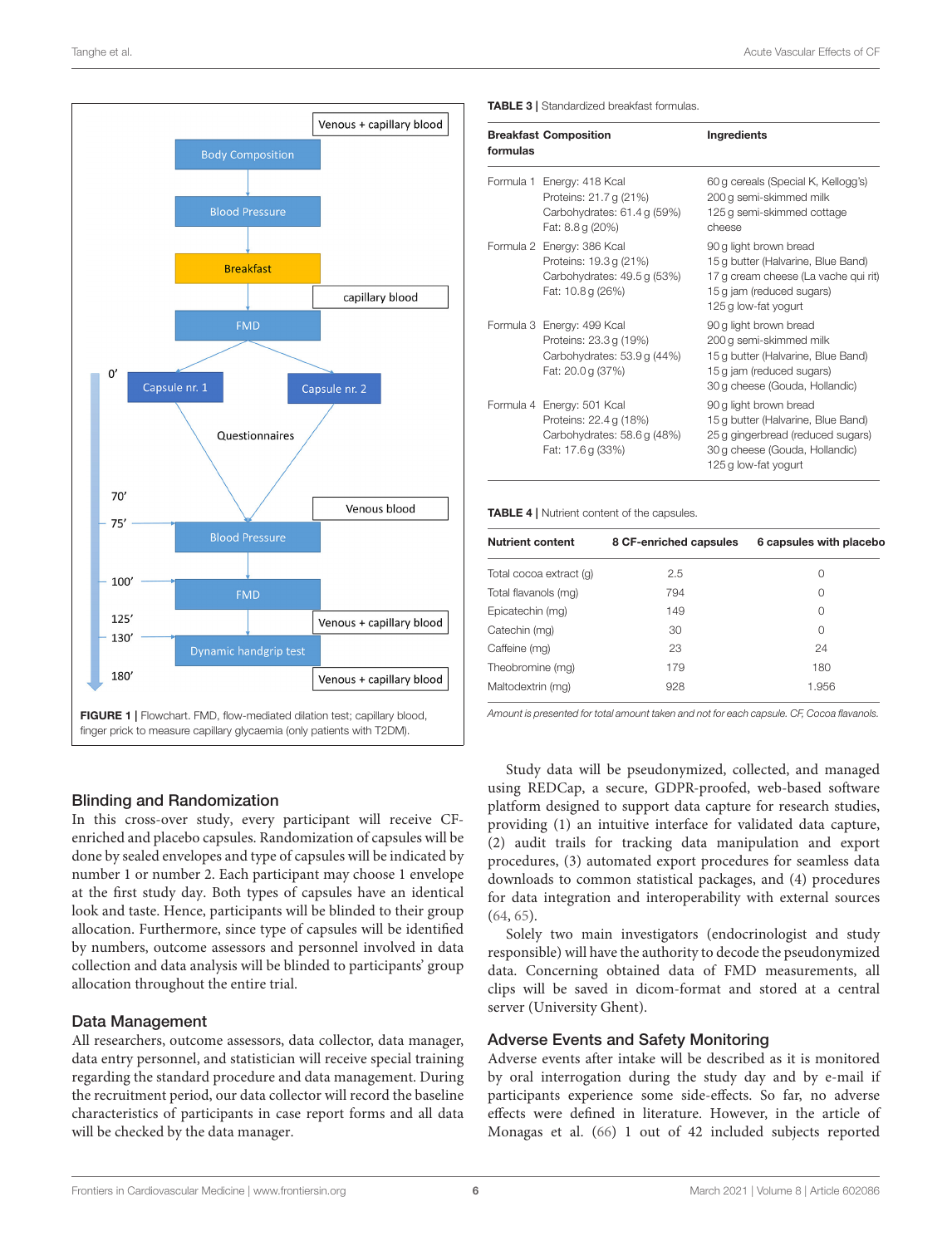constipation during the intake of cocoa concomitant with 250 mL skim milk for 4 weeks, which was solved by increasing fiber intake.

# Outcome Measures

# Primary Outcome Measure

# **Flow-Mediated Dilation**

FMD is a non-invasive technique and the gold standard to measure endothelial function. The FMD measurement will be performed at the brachial artery, at the non-dominant side, following a standardized protocol described by Thijssen et al. [\(67\)](#page-10-33). An ultrasound system (GE, Vivid 7) with a linear probe (12L, 7–10 MHz) will be used to assess the brachial artery diameter based upon longitudinal images with the lumen–intima interface visualized on both (anterior and posterior) walls. The arterial occlusion will be performed via a sphygmomanometer cuff (Hokanson, SC5<sup>TM</sup>,  $6 \times 83$  cm), placed 5–10 cm below the elbow, inflated and held between 220 and 240 mmHg [\(68,](#page-10-34) [69\)](#page-10-35) for 5 min. For stability, the probe will be hold tight by a stand-off probe support. To assess the effect of the reactive hyperemia, the brachial artery will be visualized pre-occlusion for 90 s (mean of three individual clips comprising each 30 s) and post-occlusion for 4 min with additional 15 s before cuff release. Although it is recommended to perform an FMD measurement in fasting state [\(67\)](#page-10-33), this is not feasible since the entire protocol lasts around 5 h. However, the measurements will be done 15 and 150 min after food intake (standardized breakfast at each visit). Boundaries for diameter measurement will be identified automatically by means of a boundary tracking software (Quipu, diastolic phase) and optically controlled by a single, independent and blinded investigator. When tracking is impaired, the investigator will restore this tracking with maintenance of region of interest. Data obtained from false tracking or altered region of interest will be removed from analysis. FMD measurement is a challenging technique and has a significant learning curve. At least 100 scans supervised by a specialist were done prior to the start of this study.

# Secondary Outcome Measure

#### **Blood Pressure**

BP measurements will be carried out at the dominant side, in sitting position, after 3 min of rest by an automatic device (Tango+, SunTech Medical). Heart rate and systolic and diastolic BP will be assessed for 21 min with an interval of 3 min, preand post-capsules intake. During the recording, participants will be asked to remain calm and silent and refrain from drinking. Systolic and diastolic BP, as well as mean arterial pressure, pulse pressure, and heart rate will be used in analysis.

#### **Dynamic Handgrip Exercise Test With Near-Infrared-Spectroscopy**

A maximal dHGE will be performed with simultaneous NIRS (OxiplexTS, ISS, Champaign, IL, USA) monitoring to assess the oxygenation and vasoreactivity at the level of arterioles and capillaries of Musculus flexor digitorum superficialis, Musculus flexor carpi ulnaris, and Musculus flexor carpi radialis. A reliable handgrip exercise protocol, specifically designed for patient populations using NIRS measurements, will be carried out according to Celie et al. [\(70\)](#page-10-36). In order to minimize bias and to work with relative values, an arterial occlusion of the ipsilateral upper arm will be performed by a pneumatic cuff (Hokanson, SC5<sup>TM</sup>,  $6 \times 83$  cm) inflated and held between 220 and 240 mmHg for 5 to maximal 7 min, until maximal deoxygenation (hemoglobin and myoglobin) values are reached [\(71\)](#page-10-37). In this study, the maximal voluntary contraction will be calculated by means of two attempts with 10 s in between. The exercise test, consisting of 2-min periods of an incremental cyclic contractions protocol (1 s contraction, 1 s relaxation) followed by 1-min rest periods, will start at 20% of the maximal voluntary contraction and increase by 10% of the maximal voluntary contraction each step until exhaustion. Total hemoglobin [sum of deoxyand oxyhemogblin, which reflects the change in regional blood volume [\(72\)](#page-10-38)], deoxyhemoglobin and –myoglobin, and saturation will be assessed according to Celie et al. [\(70\)](#page-10-36).

Blood flow through the brachial artery via echo-doppler will be measured according to Celie et al. [\(71\)](#page-10-37) (same transducer and linear probe as used for the FMD measurement) at baseline (before cuff occlusion), immediately after cuff occlusion, and in the periods of rest after each increasing step.

#### **Blood Analyses**

Levels of uric acid (photometry, Architect c16000, Abbott), vitamin C (colorimetric method, R-biopharm/Roche reagent, Indiko Plus, Thermo Fisher), and glucose (photometry, Architect c16000, Abbott) will be measured at each study day in whole blood (anticoagulant-free tubes). Plasma and serum derived from EDTA and anticoagulant-free tubes will be centrifuged (3,500 g for 10 min at 10◦C) and thereafter stored at −80◦C together with a cryovial whole blood in the medical biobank of the Ghent University Hospital (Bioresource center Ghent, Gent, Belgium, ID: BE 71067049) [\(73\)](#page-10-39). At the end of the study, cholesterol (photometry, Architect c16000, Abbott), high density lipoproteins (photometry, Architect c1600, Abbott), triglycerides (photometry, Architect c16000, Abbott), high sensitive Creactive protein (particle-enhanced immunonephelometry, BN II, Siemens), vitamin E (liquid/liquid extraction followed by detection via UPLC-DAD), free fatty acids (enzymatic colorimetry, Cobas 8000 e801, Roche Diagnostics), and free insulin (Cobas e801 Roche, ECLIA) will be determined in serum, while hemoglobin A1c (exchange chromatography—Tosoh HLV-723 G8) and haptoglobin (Behring Nephelometer analyzer II), a marker of iron metabolism [\(74\)](#page-11-0), will be determined in whole blood. All samples will be analyzed at the lab of clinical biology of Ghent University Hospital.

#### Additional Outcome Measures

In each participant, physical activity [steps per day and moderateto-vigorous physical activity (MVPA)] will be evaluated with an accelerometer [Actigraph wGT3X-BT, dominant side, hip [\(75\)](#page-11-1)] and glycemic excursions (percentages of time in hyperor hypoglycemic ranges and time in range), risk for hypo- and hyperglycemia (Low and High Blood Glucose Indexes, LBGI and HBGI), and glycemic variability [standard deviation, coefficient of variation, and mean amplitude of glucose excursion (MAGE)]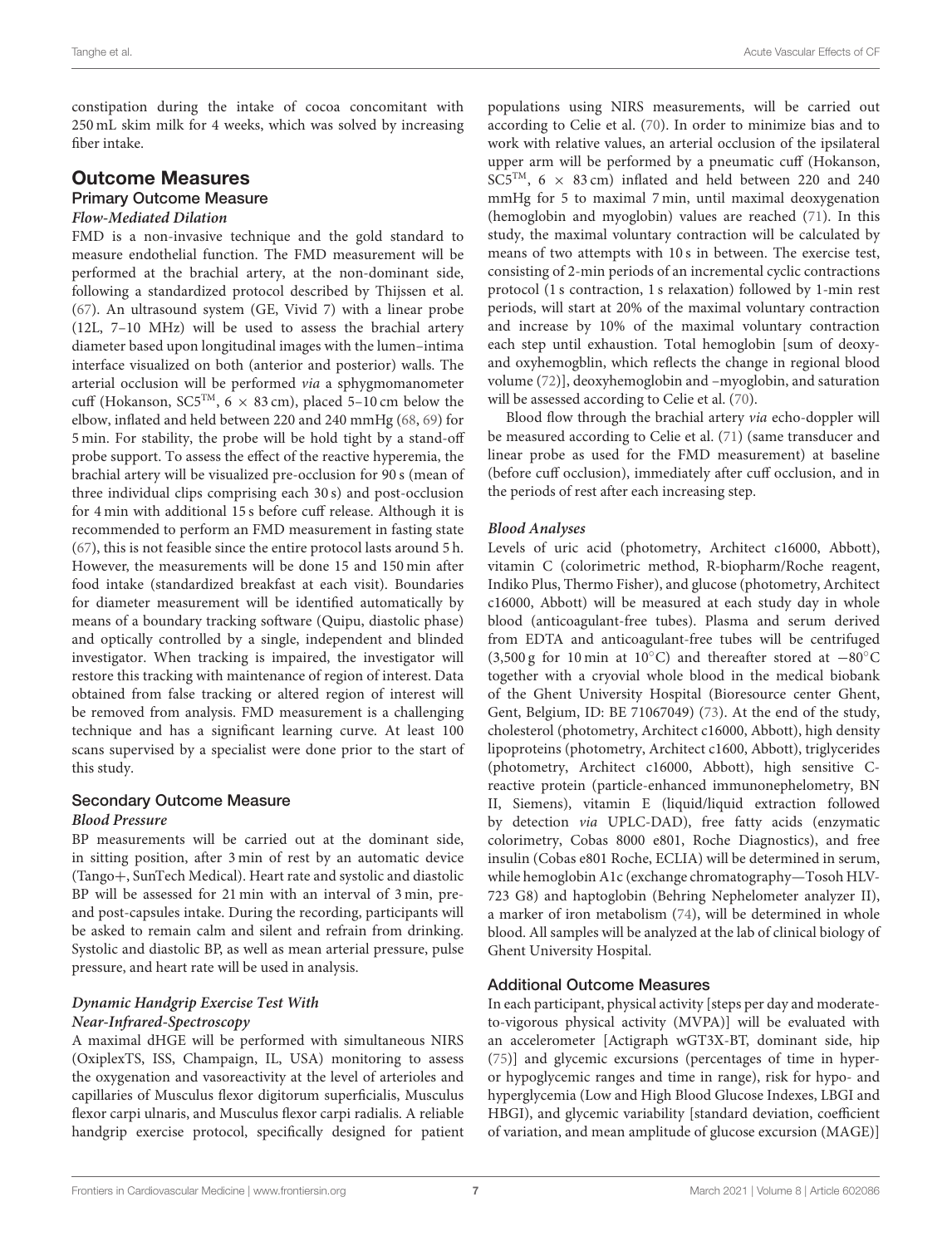[\(76\)](#page-11-2) by continuous interstitial glucose measurement (blind mode, IPro2, Medtronic, abdomen) for 1 week, immediately after the second study day. During this week, the above-mentioned restrictions concerning food intake and physical activity are not applicable and participants are encouraged to maintain their normal daily habits. Additionally, participants are asked to fill in a diary concerning their food intake and their physical activities for each day.

## Statistical Analyses

#### Power and Sample Size Calculation

Sample size calculations are based on previous research focusing on interventional studies with FMD measurements [\(77,](#page-11-3) [78\)](#page-11-4) who established that in cross-over trials at least 20–30 participants are required for a minimal detectable change of 1.5–2% in FMD (80% power, alpha-level  $= 0.05$ ). Sample size calculation was done by SAS power and sample size, indicating a minimum of nine participants in each group [\(41\)](#page-10-2). Data will be analyzed taking into account volunteer- and methodology-related factors [\(79\)](#page-11-5).

#### Data-Analysis Plan

Effects of CF ingestion on primary and secondary outcome measures will be evaluated within and between groups. Data will be analyzed using a random intercept model in mixed models. Fixed effects will be the group, the supplementation (cocoa flavanols vs. placebo), the time (pre- vs. post-intake of capsules) during each visit for repeated measurements, as well as group  $\times$  supplementation interaction and time  $\times$  supplementation interactions. We will also consider the order of both visits in a first intent and this factor will be kept in analyses only if significant. As all groups are matched by age, sex, and BMI, only medication intake, level of physical activity, glycemic excursions, risk for hypo- or hyperglycemia, and glycemic variability will be considered as covariates when analyzing data. In case of dropouts or missing data, the participant is still included in data analysis providing one out of two visits is completed.

Results will be presented as mean  $\pm$  standard deviation with its corresponding 95% confidence interval. Level of significance will be set at  $p < 0.05$ . Data analysis will be conducted using IBM SPSS statistics version 26.

## **DISCUSSION**

In recent years, there has been an increased attention to polyphenols and their beneficial effects on vascular health. Several studies have been carried out in healthy participants to assess this. However, the studies, acute as well as chronic, on patients with T2DM with a high risk for vascular complications are scarce and show inconsistent results. Possible reasons for this inconsistency might be heterogeneity in the given intervention (dose, duration, source), the studied population (duration of diabetes, severity of comorbidities, BP at baseline, sex), and possibly used medication (vasoactive antihypertensive and antidiabetic drugs). Hence, there is a high need for more acute and chronic research concerning this topic in this population.

This work will provide novel data helpful for the development of strategies in the nutritional education of particularly vulnerable populations, given their high risk for developing cardiovascular disease, including non-pharmacological therapies and strategies that employ lifestyle modification. This intervention might also have implications for the preparation of recommendations in clinical practice guidelines and quality improvement programs aimed at the care of patients with T2DM.

# ETHICS STATEMENT

Study procedures were approved by the ethical committee of Ghent University Hospital on April 5th, 2018 (STUDY B670201835660). To enquire all participants and to ensure making an informed decision to participate, each subject will receive an informed consent that first is explained orally by an investigator and thereafter sent by e-mail providing the opportunity to reread this form and to ask questions afterwards. The informed consent contains all details of the research (background, aims, and possible risks or advantageous) and is written in Dutch for good understanding. In case of important protocol modifications, all participants will be informed by email. The results will be submitted to an international peerreviewed journal and presented at scientific conferences. They will be disseminated through digital science communication platforms, including academic social media, to extend its outreach and usefulness.

# AUTHOR CONTRIBUTIONS

AT, BC, SS, ER, JO, KR, EH, and PC were involved in the methodological design and drafting of the trial protocol. AT, SS, ER, PC, and EH have overall responsibility for the design, conduct, and decision to submit for publication. BC, JO, and KR are co-researchers. BC designed the dynamic handgrip exercise test and set up the plan for analysis. JO and KR designed the flow-mediated dilation measurement and set up the plan for analysis. AT, ER, SS, PC, and EH recruit participants into the study. AT, PC, and EH drafted the manuscript. All authors will contribute to data interpretation, conclusions, and dissemination and read and approved the final manuscript.

# FUNDING

This research was funded by the Special Research Fund/Bijzonder Onderzoeksfonds (BOF) at Ghent University, Grant Number BOF17/DOC/050. This funding source was not involved in the setup of this trial protocol; in the writing of the report; and in the decision to submit the article for publication and will not be involved in the collection, analysis, and interpretation of data.

## SUPPLEMENTARY MATERIAL

The Supplementary Material for this article can be found [online at: https://www.frontiersin.org/articles/10.3389/fcvm.](https://www.frontiersin.org/articles/10.3389/fcvm.2021.602086/full#supplementary-material) 2021.602086/full#supplementary-material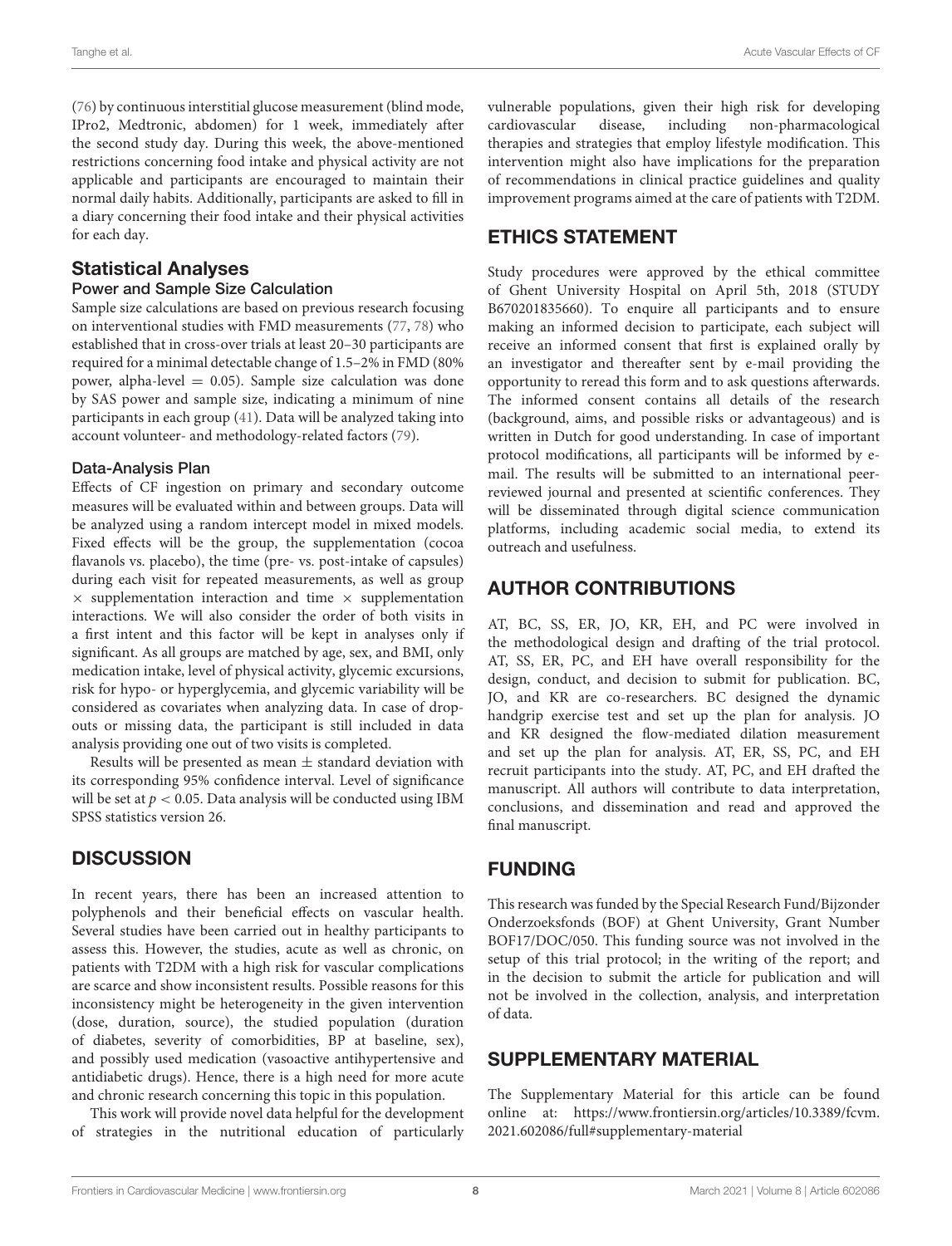# **REFERENCES**

- <span id="page-9-0"></span>1. Corti R, Flammer AJ, Hollenberg NK, Lüscher TF. Cocoa and cardiovascular health. Circulation. (2009) 119:1433– 41. doi: [10.1161/CIRCULATIONAHA.108.827022](https://doi.org/10.1161/CIRCULATIONAHA.108.827022)
- 2. Joannides R, Haefeli WE, Linder L, Richard V, Bakkali EH, Thuillez C, et al. Nitric-oxide is responsible for flow-dependent dilatation of human peripheral conduit arteries in-vivo. Circulation. (1995) 91:1314– 9. doi: [10.1161/01.CIR.91.5.1314](https://doi.org/10.1161/01.CIR.91.5.1314)
- 3. Joannides R, Richard V, Haefeli WE, Linder L, Luscher TF, Thuillez C. Role of basal and stimulated release of nitric oxide in the regulation of radial artery caliber in humans. Hypertension. (1995) 26:327–31. doi: [10.1161/01.HYP.26.2.327](https://doi.org/10.1161/01.HYP.26.2.327)
- 4. Khan BV, Harrison DG, Olbrych MT, Alexander RW, Medford RM. Nitric oxide regulates vascular cell adhesion molecule 1 gene expression and redoxsensitive transcriptional events in human vascular endothelial cells. Proc Natl Acad Sci USA. (1996) 93:9114–9. doi: [10.1073/pnas.93.17.9114](https://doi.org/10.1073/pnas.93.17.9114)
- <span id="page-9-1"></span>5. Takahashi M, Ikeda U, Masuyama J, Funayama H, Kano S, Shimada K. Nitric oxide attenuates adhesion molecule expression in human endothelial cells. Cytokine. (1996) 8:817–21. doi: [10.1006/cyto.1996.0109](https://doi.org/10.1006/cyto.1996.0109)
- <span id="page-9-2"></span>6. Holman N, Young B, Gadsby R. Current prevalence of type 1 and type 2 diabetes in adults and children in the UK. Diabetic Med. (2015) 32:1119– 20. doi: [10.1111/dme.12791](https://doi.org/10.1111/dme.12791)
- <span id="page-9-3"></span>7. Bruno G, Runzo C, Cavallo-Perin P, Merletti F, Rivetti M, Pinach S, et al. Incidence of type 1 and type 2 diabetes in adults aged 30–49 years: the population-based registry in the province of Turin, Italy. Diabetes Care. (2005) 28:2613–9. doi: [10.2337/diacare.28.11.2613](https://doi.org/10.2337/diacare.28.11.2613)
- <span id="page-9-4"></span>8. Guariguata L, Whiting DR, Hambleton I, Beagley J, Linnenkamp U, Shaw JE. Global estimates of diabetes prevalence for 2013 and projections for 2035. Diabetes Res Clin Prac. (2014) 103:137–49. doi: [10.1016/j.diabres.2013.11.002](https://doi.org/10.1016/j.diabres.2013.11.002)
- <span id="page-9-5"></span>9. Honing ML, Morrison PJ, Banga JD, Stroes ES, Rabelink TJ. Nitric oxide availability in diabetes mellitus. Diabetes Metab Rev. (1998) 14:241–9. doi: 10. [1002/\(SICI\)1099-0895\(1998090\)14:3](https://doi.org/10.1002/(SICI)1099-0895(1998090)14:3$<$241::AID-DMR216$>$3.0.CO;2-R)<241::AID-DMR216>3.0.CO;2-R
- <span id="page-9-6"></span>10. Giacco F, Brownlee M, Schmidt AM. Oxidative stress and diabetic complications. Circ Res. (2010) 107:1058– 70. doi: [10.1161/CIRCRESAHA.110.223545](https://doi.org/10.1161/CIRCRESAHA.110.223545)
- <span id="page-9-7"></span>11. Ferrannini E, Cushman WC. Diabetes and hypertension: the bad companions. Lancet. (2012) 380:601–10. doi: [10.1016/S0140-6736\(12\)60987-8](https://doi.org/10.1016/S0140-6736(12)60987-8)
- <span id="page-9-8"></span>12. Koopmanschap M. Coping with type II diabetes: the patient's perspective. Diabetologia. (2002) 45:S21–2. doi: [10.1007/s00125-002-0861-2](https://doi.org/10.1007/s00125-002-0861-2)
- 13. Bahia LR, Araujo DV, Schaan BD, Dib SA, Negrato CA, Leao MP, et al. The costs of type 2 diabetes mellitus outpatient care in the Brazilian public health system. Value Health. (2011) 14(5 Suppl. 1):S137– 40. doi: [10.1016/j.jval.2011.05.009](https://doi.org/10.1016/j.jval.2011.05.009)
- 14. Massi-Benedetti M. The cost of diabetes in Europe-type II: the CODE-2 study. Diabetologia. (2002) 45:S1–4. doi: [10.1007/s00125-002-0860-3](https://doi.org/10.1007/s00125-002-0860-3)
- <span id="page-9-9"></span>15. Hays NP, Galassetti PR, Coker RH. Prevention and treatment of type 2 diabetes: current role of lifestyle, natural product, and pharmacological interventions. Pharmacol Ther. (2008) 118:181–91. doi: [10.1016/j.pharmthera.2008.02.003](https://doi.org/10.1016/j.pharmthera.2008.02.003)
- <span id="page-9-10"></span>16. Manach C, Scalbert A, Morand C, Rémésy C, Jiménez L. Polyphenols: food sources and bioavailability. Am J Clin Nutr. (2004) 79:727–47. doi: [10.1093/ajcn/79.5.727](https://doi.org/10.1093/ajcn/79.5.727)
- <span id="page-9-11"></span>17. Arts IC, van de Putte B, Hollman PC. Catechin contents of foods commonly consumed in The Netherlands. 1. Fruits, vegetables, staple foods, and processed foods. J Agric Food Chem. (2000) 48:1746–51. doi: [10.1021/jf000025h](https://doi.org/10.1021/jf000025h)
- <span id="page-9-12"></span>18. Lee KW, Kim YJ, Lee HJ, Lee CY. Cocoa has more phenolic phytochemicals and a higher antioxidant capacity than teas and red wine. J Agric Food Chem. (2003) 51:7292–5. doi: [10.1021/jf0344385](https://doi.org/10.1021/jf0344385)
- <span id="page-9-13"></span>19. Hollenberg NK, Fisher ND, McCullough ML. Flavanols, the Kuna, cocoa consumption, and nitric oxide. J Am Soc Hypertens. (2009) 3:105– 12. doi: [10.1016/j.jash.2008.11.001](https://doi.org/10.1016/j.jash.2008.11.001)
- 20. McCullough ML, Chevaux K, Jackson L, Preston M, Martinez G, Schmitz HH, et al. Hypertension, the Kuna, and the epidemiology of flavanols. J Cardiovasc Pharmacol. (2006) 47:S103–9. doi: [10.1097/00005344-200606001-00003](https://doi.org/10.1097/00005344-200606001-00003)
- <span id="page-9-14"></span>21. Chevaux KA, Jackson L, Villar ME, Mundt JA, Commisso JF, Adamson GE, et al. Proximate, mineral and procyanidin content of certain foods and

beverages consumed by the Kuna Amerinds of Panama. J Food Composition Anal. (2001) 14:553–63. doi: [10.1006/jfca.2001.1027](https://doi.org/10.1006/jfca.2001.1027)

- <span id="page-9-15"></span>22. EFSA Panel on Dietetic Products, Nutrition, Allergies. Scientific Opinion on the substantiation of a health claim related to cocoa flavanols and maintenance of normal endothelium-dependent vasodilation pursuant to Article 13(5) of Regulation (EC) No 1924/2006. EFSA J. (2012) 10:2809. doi: [10.2903/j.efsa.2012.2809](https://doi.org/10.2903/j.efsa.2012.2809)
- <span id="page-9-16"></span>23. Hooper L, Kroon PA, Rimm EB, Cohn JS, Harvey I, Le Cornu KA, et al. Flavonoids, flavonoid-rich foods, and cardiovascular risk: a metaanalysis of randomized controlled trials. Am J Clin Nutr. (2008) 88:38– 50. doi: [10.1093/ajcn/88.1.38](https://doi.org/10.1093/ajcn/88.1.38)
- <span id="page-9-17"></span>24. Ried K, Fakler P, Stocks NP. Effect of cocoa on blood pressure. Cochrane Database Syst Rev. (2017) 4:CD008893. doi: [10.1002/14651858.CD008893.pub3](https://doi.org/10.1002/14651858.CD008893.pub3)
- <span id="page-9-18"></span>25. Grassi D, Necozione S, Lippi C, Croce G, Valeri L, Pasqualetti P, et al. Cocoa reduces blood pressure and insulin resistance and improves endotheliumdependent vasodilation in hypertensives. Hypertension. (2005) 46:398– 405. doi: [10.1161/01.HYP.0000174990.46027.70](https://doi.org/10.1161/01.HYP.0000174990.46027.70)
- 26. Grassi D, Lippi C, Necozione S, Desideri G, Ferri C. Short-term administration of dark chocolate is followed by a significant increase in insulin sensitivity and a decrease in blood pressure in healthy persons. Am J Clin Nutr. (2005) 81:611–4. doi: [10.1093/ajcn/81.3.611](https://doi.org/10.1093/ajcn/81.3.611)
- <span id="page-9-19"></span>27. Grassi D, Desideri G, Necozione S, Lippi C, Casale R, Properzi G, et al. Blood pressure is reduced and insulin sensitivity increased in glucose-intolerant, hypertensive subjects after 15 days of consuming highpolyphenol dark chocolate. J Nutr[. \(2008\) 138:1671–6. doi: 10.1093/jn/138.](https://doi.org/10.1093/jn/138.9.1671) 9.1671
- <span id="page-9-20"></span>28. Goya L, Martin MA, Sarriá B, Ramos S, Mateos R, Bravo L. Effect of cocoa and its flavonoids on biomarkers of inflammation: studies of cell culture, animals and humans. Nutrients. (2016) 8:212. doi: [10.3390/nu8040212](https://doi.org/10.3390/nu8040212)
- <span id="page-9-21"></span>29. Bordeaux B, Yanek LR, Moy TF, White LW, Becker LC, Faraday N, et al. Casual chocolate consumption and inhibition of platelet function. Prev Cardiol. (2007) 10:175–80. doi: [10.1111/j.1520-037X.2007.06693.x](https://doi.org/10.1111/j.1520-037X.2007.06693.x)
- <span id="page-9-22"></span>30. Hermann F, Spieker LE, Ruschitzka F, Sudano I, Hermann M, Binggeli C, et al. Dark chocolate improves endothelial and platelet function. Heart. (2006) 92:119–20. doi: [10.1136/hrt.2005.063362](https://doi.org/10.1136/hrt.2005.063362)
- <span id="page-9-23"></span>31. Rein D, Lotito S, Holt RR, Keen CL, Schmitz HH, Fraga CG. Epicatechin in human plasma: in vivo determination and effect of chocolate consumption on plasma oxidation status. J Nutr. (2000) 130(8S Suppl.):2109S−14S. doi: [10.1093/jn/130.8.2109S](https://doi.org/10.1093/jn/130.8.2109S)
- <span id="page-9-24"></span>32. Wiswedel I, Hirsch D, Kropf S, Gruening M, Pfister E, Schewe T, et al. Flavanol-rich cocoa drink lowers plasma F2-isoprostane concentrations in humans. Free Radical Biol Med. (2004) 37:411–21. doi: [10.1016/j.freeradbiomed.2004.05.013](https://doi.org/10.1016/j.freeradbiomed.2004.05.013)
- <span id="page-9-25"></span>33. Heiss C, Dejam A, Kleinbongard P, Schewe T, Sies H, Kelm M. Vascular effects of cocoa rich in flavan-3-ols. JAMA. (2003) 290:1030– 1. doi: [10.1001/jama.290.8.1030](https://doi.org/10.1001/jama.290.8.1030)
- <span id="page-9-26"></span>34. Heiss C, Kleinbongard P, Dejam A, Perré S, Schroeter H, Sies H, et al. Acute consumption of flavanol-rich cocoa and the reversal of endothelial dysfunction in smokers. J Am College Cardiol. (2005) 46:1276– 83. doi: [10.1016/j.jacc.2005.06.055](https://doi.org/10.1016/j.jacc.2005.06.055)
- <span id="page-9-27"></span>35. Actis-Goretta L, Ottaviani JI, Fraga CG. Inhibition of angiotensin converting enzyme activity by flavanol-rich foods. J Agric Food Chem. (2006) 54:229– 34. doi: [10.1021/jf052263o](https://doi.org/10.1021/jf052263o)
- <span id="page-9-28"></span>36. Persson IAL, Persson K, Hägg S, Andersson RGG. Effects of cocoa extract and dark chocolate on angiotensin-converting enzyme and nitric oxide in human endothelial cells and healthy volunteers-A nutrigenomics perspective. J Cardiovasc Pharmacol[. \(2011\) 57:44–50. doi: 10.1097/FJC.0b013e3181](https://doi.org/10.1097/FJC.0b013e3181fe62e3) fe62e3
- <span id="page-9-29"></span>37. Schroeter H, Heiss C, Spencer JP, Keen CL, Lupton JR, Schmitz HH. Recommending flavanols and procyanidins for cardiovascular health: current knowledge and future needs. Mol Aspects Med. (2010) 31:546– 57. doi: [10.1016/j.mam.2010.09.008](https://doi.org/10.1016/j.mam.2010.09.008)
- <span id="page-9-30"></span>38. Aprotosoaie AC, Miron A, Trifan A, Luca VS, Costache I-I. The cardiovascular effects of cocoa polyphenols-an overview. Diseases. (2016) 4:39. doi: [10.3390/diseases4040039](https://doi.org/10.3390/diseases4040039)
- <span id="page-9-31"></span>39. Kim J-a, Montagnani M, Koh KK, Quon MJ. Reciprocal relationships between insulin resistance and endothelial dysfunction: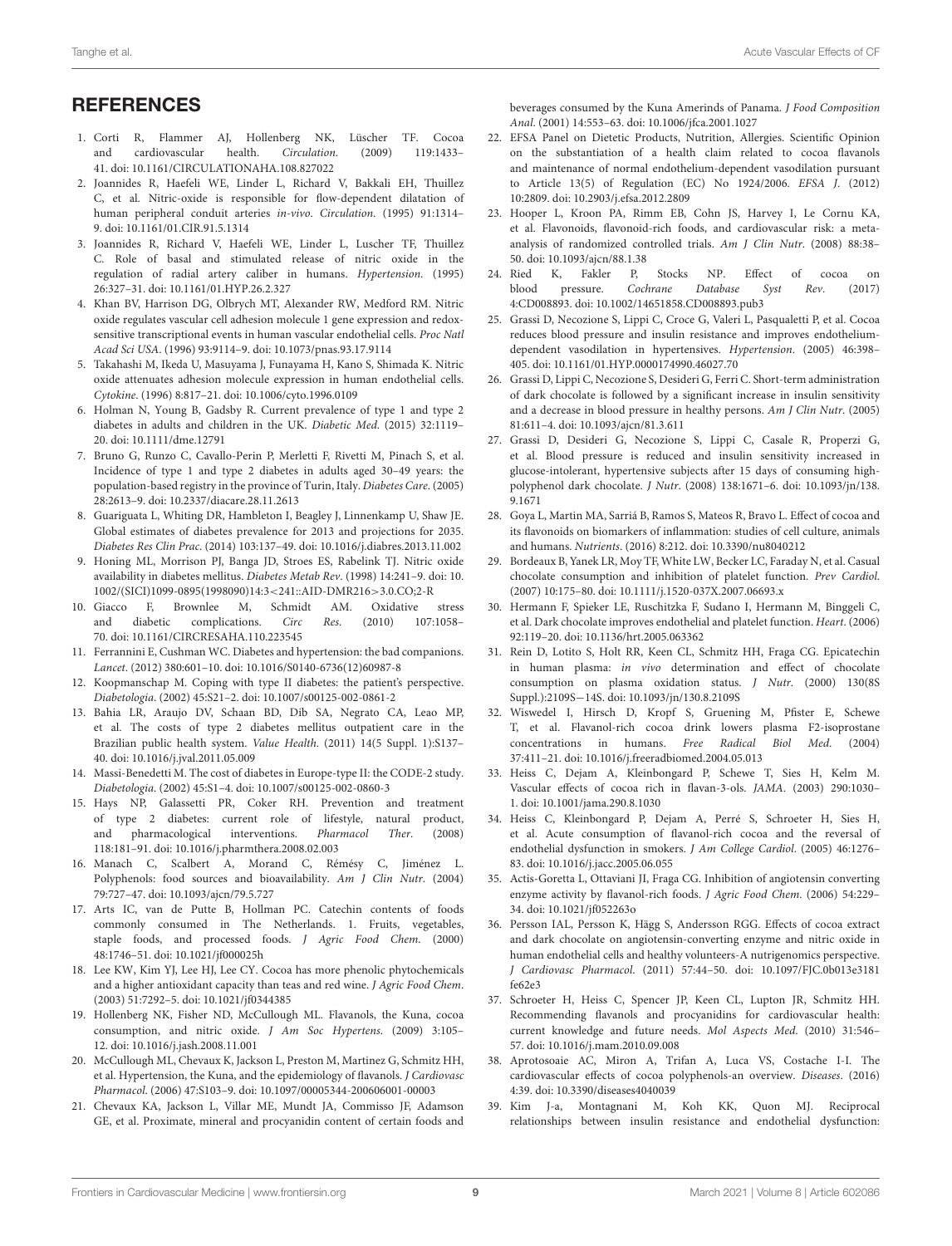molecular and pathophysiological mechanisms. Circulation. (2006) 113:1888–904. doi: [10.1161/CIRCULATIONAHA.105.563213](https://doi.org/10.1161/CIRCULATIONAHA.105.563213)

- <span id="page-10-0"></span>40. Ayoobi N, Jafarirad S, Haghighizadeh MH, Jahanshahi A. Protective effect of dark chocolate on cardiovascular disease factors and body composition in type 2 diabetes: a parallel, randomized, clinical trial. Iranian Red Crescent Med J. (2017) 19:e21644. doi: [10.5812/ircmj.21644](https://doi.org/10.5812/ircmj.21644)
- <span id="page-10-2"></span>41. Balzer J, Rassaf T, Heiss C, Kleinbongard P, Lauer T, Merx M, et al. Sustained benefits in vascular function through flavanol-containing cocoa in medicated diabetic patients: a double-masked, randomized, controlled trial. J Am College Cardiol. (2008) 51:2141–9. doi: [10.1016/j.jacc.2008.01.059](https://doi.org/10.1016/j.jacc.2008.01.059)
- <span id="page-10-3"></span>42. Curtis PJ, Potter J, Kroon PA, Wilson P, Dhatariya K, Sampson M, et al. Vascular function and atherosclerosis progression after 1 y of flavonoid intake in statin-treated postmenopausal women with type 2 diabetes: a double-blind randomized controlled trial. Am J Clin Nutr. (2013) 97:936– 42. doi: [10.3945/ajcn.112.043745](https://doi.org/10.3945/ajcn.112.043745)
- 43. Dicks L, Kirch N, Gronwald D, Wernken K, Zimmermann BF, Helfrich HP, et al. Regular intake of a usual serving size of flavanol-rich cocoa powder does not affect cardiometabolic parameters in stably treated patients with type 2 diabetes and hypertension-a double-blinded, randomized, placebo-controlled trial. Nutrients. (2018) 10:1435. doi: [10.3390/nu10101435](https://doi.org/10.3390/nu10101435)
- 44. Mellor DD, Sathyapalan T, Kilpatrick ES, Beckett S, Atkin SL. High-cocoa polyphenol-rich chocolate improves HDL cholesterol in type 2 diabetes patients. Diabetic Med. (2010) 27:1318– 21. doi: [10.1111/j.1464-5491.2010.03108.x](https://doi.org/10.1111/j.1464-5491.2010.03108.x)
- <span id="page-10-1"></span>45. Rostami A, Khalili M, Haghighat N, Eghtesadi S, Shidfar F, Heidari I, et al. High-cocoa polyphenol-rich chocolate improves blood pressure in patients with diabetes and hypertension. ARYA Atheroscl. (2015) 11:21–9.
- <span id="page-10-14"></span>46. Basu A, Betts NM, Leyva MJ, Fu D, Aston CE, Lyons TJ. Acute cocoa supplementation increases postprandial HDL cholesterol and insulin in obese adults with type 2 diabetes after consumption of a high-fat breakfast. J Nutr. (2015) 145:2325–32. doi: [10.3945/jn.115.215772](https://doi.org/10.3945/jn.115.215772)
- <span id="page-10-15"></span>47. Mellor DD, Madden LA, Smith KA, Kilpatrick ES, Atkin SL. High-polyphenol chocolate reduces endothelial dysfunction and oxidative stress during acute transient hyperglycaemia in type 2 diabetes: a pilot randomized controlled trial. Diabetic Med. (2013) 30:478–83. doi: [10.1111/dme.12030](https://doi.org/10.1111/dme.12030)
- <span id="page-10-4"></span>48. Tanghe A, Heyman E, Wyngaert KV, Van Ginckel A, Celie B, Rietzschel E, et al. Evaluation of blood pressure lowering effects of cocoa flavanols in diabetes mellitus: a systematic review and meta-analysis. J Functional Foods. (2021) 79:104399. doi: [10.1016/j.jff.2021.104399](https://doi.org/10.1016/j.jff.2021.104399)
- <span id="page-10-5"></span>49. Sudano I, Spieker LE, Hermann F, Flammer A, Corti R, Noll G, et al. Protection of endothelial function: targets for nutritional and pharmacological interventions. J Cardiovasc Pharmacol. (2006) 47:S136– 50. doi: [10.1097/00005344-200606001-00008](https://doi.org/10.1097/00005344-200606001-00008)
- <span id="page-10-16"></span>50. d'El-Rei J, Cunha AR, Burlá A, Burlá M, Oigman W, Neves MF, et al. Characterisation of hypertensive patients with improved endothelial function after dark chocolate consumption. Int J Hypertens. (2013) 2013:985087. doi: [10.1155/2013/985087](https://doi.org/10.1155/2013/985087)
- <span id="page-10-17"></span>51. de Jesus Romero-Prado MM, Curiel-Beltran JA, Miramontes-Espino MV, Cardona-Munoz EG, Rios-Arellano A, Balam-Salazar LB. Dietary flavonoids added to pharmacological antihypertensive therapy are effective in improving blood pressure. Basic Clin Pharmacol Toxicol. (2015) 117:57– 64. doi: [10.1111/bcpt.12360](https://doi.org/10.1111/bcpt.12360)
- <span id="page-10-18"></span>52. Flammer AJ, Hermann F, Sudano I, Spieker L, Hermann M, Cooper KA, et al. Dark chocolate improves coronary vasomotion and reduces platelet reactivity. Circulation. (2007) 116:2376– 82. doi: [10.1161/CIRCULATIONAHA.107.713867](https://doi.org/10.1161/CIRCULATIONAHA.107.713867)
- <span id="page-10-19"></span>53. Flammer AJ, Sudano I, Wolfrum M, Thomas R, Enseleit F, Periat D, et al. Cardiovascular effects of flavanol-rich chocolate in patients with heart failure. Eur Heart J. (2012) 33:2172–80. doi: [10.1093/eurheartj/ehr448](https://doi.org/10.1093/eurheartj/ehr448)
- <span id="page-10-20"></span>54. Struijker-Boudier HA. From macrocirculation to microcirculation: benefits of preterax. Am J Hypertens. (2007) 20(S1):15S−8S. doi: [10.1016/j.amjhyper.2007.04.013](https://doi.org/10.1016/j.amjhyper.2007.04.013)
- <span id="page-10-23"></span>55. Association AD. 2. Classification and diagnosis of diabetes: standards of medical care in diabetes−2019. Diabetes Care. (2019) 42(Suppl. 1):S13– 28. doi: [10.2337/dc19-S002](https://doi.org/10.2337/dc19-S002)
- <span id="page-10-21"></span>56. Echeverri D, Montes FR, Cabrera M, Galán A, Prieto A. Caffeine's vascular mechanisms of action. Int J Vasc Med. (2010) 2010:834060. doi: [10.1155/2010/834060](https://doi.org/10.1155/2010/834060)
- <span id="page-10-22"></span><span id="page-10-13"></span><span id="page-10-12"></span><span id="page-10-11"></span><span id="page-10-10"></span><span id="page-10-9"></span><span id="page-10-8"></span><span id="page-10-7"></span><span id="page-10-6"></span>57. Aprotosoaie AC, Luca SV, Miron A. Flavor chemistry of cocoa and cocoa products-an overview. Comprehens Rev Food Sci Food Safety. (2016) 15:73– 91. doi: [10.1111/1541-4337.12180](https://doi.org/10.1111/1541-4337.12180)
- <span id="page-10-24"></span>58. Muniyappa R, Hall G, Kolodziej TL, Karne RJ, Crandon SK, Quon MJ. Cocoa consumption for 2 wk enhances insulin-mediated vasodilatation without improving blood pressure or insulin resistance in essential hypertension. Am J Clin Nutr. (2008) 88:1685–96. doi: [10.3945/ajcn.2008.26457](https://doi.org/10.3945/ajcn.2008.26457)
- <span id="page-10-25"></span>59. Schroeter H, Heiss C, Balzer J, Kleinbongard P, Keen CL, Hollenberg NK, et al. (-)-Epicatechin mediates beneficial effects of flavanol-rich cocoa on vascular function in humans. Proc Natl Acad Sci USA. (2006) 103:1024– 9. doi: [10.1073/pnas.0510168103](https://doi.org/10.1073/pnas.0510168103)
- <span id="page-10-26"></span>60. Hagströmer M, Oja P, Sjöström M. The International Physical Activity Questionnaire (IPAQ): a study of concurrent and construct validity. Public Health Nutr[. \(2006\) 9:755–62. doi: 10.1079/PHN200](https://doi.org/10.1079/PHN2005898) 5898
- <span id="page-10-27"></span>61. de Pascual-Teresa S, Santos-Buelga C, Rivas-Gonzalo JC. Quantitative analysis of flavan-3-ols in Spanish foodstuffs and beverages. J Agric Food Chem. (2000) 48:5331–7. doi: [10.1021/jf000549h](https://doi.org/10.1021/jf000549h)
- <span id="page-10-28"></span>62. Qiu S, Cai X, Yin H, Sun Z, Zügel M, Steinacker JM, et al. Exercise training and endothelial function in patients with type 2 diabetes: a meta-analysis. Cardiovasc Diabetol[. \(2018\) 17:64. doi: 10.1186/s12933-018-](https://doi.org/10.1186/s12933-018-0711-2) 0711-2
- <span id="page-10-29"></span>63. Buscemi S, Re A, Batsis J, Arnone M, Mattina A, Cerasola G, et al. Glycaemic variability using continuous glucose monitoring and endothelial function in the metabolic syndrome and in type 2 diabetes. Diabetic Med. (2010) 27:872–8. doi: [10.1111/j.1464-5491.2010.03059.x](https://doi.org/10.1111/j.1464-5491.2010.03059.x)
- <span id="page-10-30"></span>64. Harris PA, Taylor R, Minor BL, Elliott V, Fernandez M, O'Neal L, et al. The REDCap consortium: building an international community of software platform partners. J Biomed Informatics. (2019) 95:103208. doi: [10.1016/j.jbi.2019.103208](https://doi.org/10.1016/j.jbi.2019.103208)
- <span id="page-10-31"></span>65. Harris PA, Taylor R, Thielke R, Payne J, Gonzalez N, Conde JG. Research electronic data capture (REDCap)—a metadata-driven methodology and workflow process for providing translational research informatics support. J Biomed Informatics[. \(2009\) 42:377–81. doi: 10.1016/j.jbi.2008.](https://doi.org/10.1016/j.jbi.2008.08.010) 08.010
- <span id="page-10-32"></span>66. Monagas M, Khan N, Andres-Lacueva C, Casas R, Urpí-Sardà M, Llorach R, et al. Effect of cocoa powder on the modulation of inflammatory biomarkers in patients at high risk of cardiovascular disease. Am J Clin Nutr. (2009) 90:1144–50. doi: [10.3945/ajcn.2009.27716](https://doi.org/10.3945/ajcn.2009.27716)
- <span id="page-10-33"></span>67. Thijssen DH, Black MA, Pyke KE, Padilla J, Atkinson G, Harris RA, et al. Assessment of flow-mediated dilation in humans: a methodological and physiological guideline. Am J Physiol Heart Circul Physiol. (2010) 300:H2– H12. doi: [10.1152/ajpheart.00471.2010](https://doi.org/10.1152/ajpheart.00471.2010)
- <span id="page-10-34"></span>68. Doshi SN, Naka KK, Payne N, Jones CJ, Ashton M, Lewis MJ, et al. Flow-mediated dilatation following wrist and upper arm occlusion in humans: the contribution of nitric oxide. Clin Sci. (2001) 101:629-35. doi: [10.1042/cs1010629](https://doi.org/10.1042/cs1010629)
- <span id="page-10-35"></span>69. Corretti MC, Anderson TJ, Benjamin EJ, Celermajer D, Charbonneau F, Creager MA, et al. Guidelines for the ultrasound assessment of endothelialdependent flow-mediated vasodilation of the brachial artery: a report of the International Brachial Artery Reactivity Task Force. J Am College Cardiol. (2002) 39:257–65. doi: [10.1016/S0735-1097\(01\)01746-6](https://doi.org/10.1016/S0735-1097(01)01746-6)
- <span id="page-10-36"></span>70. Celie B, Boone J, Van Coster R, Bourgois J. Reliability of near infrared spectroscopy (NIRS) for measuring forearm oxygenation during incremental handgrip exercise. Eur J Appl Physiol. (2012) 112:2369–74. doi: [10.1007/s00421-011-2183-x](https://doi.org/10.1007/s00421-011-2183-x)
- <span id="page-10-37"></span>71. Celie BM, Boone J, Dumortier J, Derave W, De Backer T, Bourgois JG. Possible influences on the interpretation of functional domain (FD) near-infrared spectroscopy (NIRS): An explorative study. Appl Spectrosc[. \(2016\) 70:363–71. doi: 10.1177/00037028156](https://doi.org/10.1177/0003702815620562) 20562
- <span id="page-10-38"></span>72. Grassi B, Pogliaghi S, Rampichini S, Quaresima V, Ferrari M, Marconi C, et al. Muscle oxygenation and pulmonary gas exchange kinetics during cycling exercise on-transitions in humans. J Appl Physiol. (2003) 95:149– 58. doi: [10.1152/japplphysiol.00695.2002](https://doi.org/10.1152/japplphysiol.00695.2002)
- <span id="page-10-39"></span>73. T'Joen V, Phlypo S, Bekaert S. Bimetra biobank: a high quality biobank facility to stimulate translational biomedical research. Open J Bioresour. (2018) 5:1–8. doi: [10.5334/ojb.37](https://doi.org/10.5334/ojb.37)